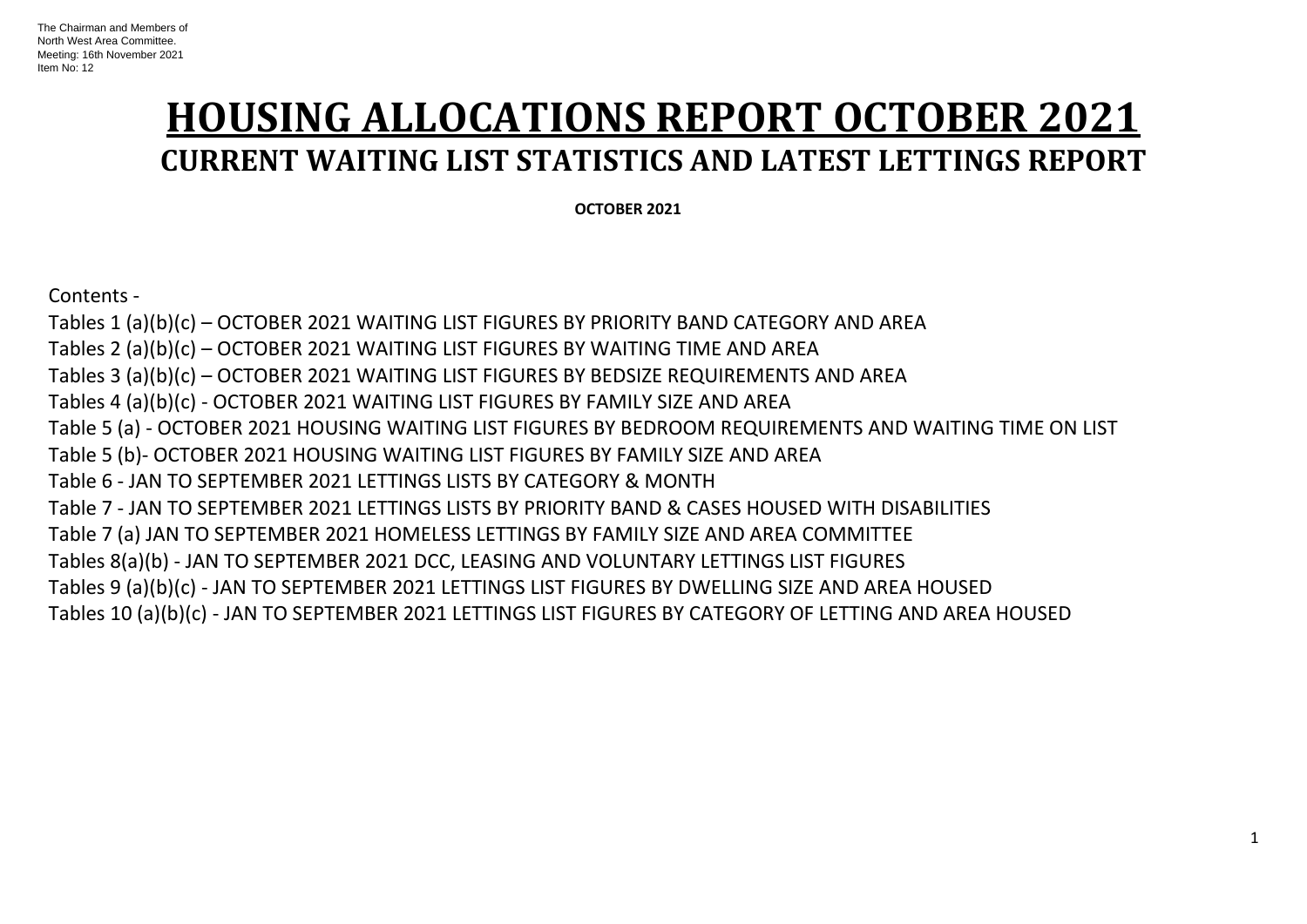### Tables 1 (a) - OCTOBER 2021 WAITING LIST FIGURES BY PRIORITY BAND CATEGORY AND AREA

| Tables 1 (a) - OCTOBER 2021 WAITING LIST FIGURES BY PRIORITY BAND CATEGORY AND AREA |                |                |               |                |                |                |                |                |                |               |                    |
|-------------------------------------------------------------------------------------|----------------|----------------|---------------|----------------|----------------|----------------|----------------|----------------|----------------|---------------|--------------------|
|                                                                                     |                |                |               |                |                |                |                |                |                |               |                    |
| <b>OCTOBER 2021 Housing Waiting List figures by Band Category</b>                   |                |                |               |                |                |                |                |                |                | TABLE 1 (a)   |                    |
| <b>BAND 1 HOUSING</b>                                                               | <b>Area B</b>  | <b>AreaD</b>   | Area E        | <b>Area H</b>  | Area J         | <b>Area K</b>  | Area L         | <b>Area M</b>  | <b>Area N</b>  | <b>Area P</b> | <b>Grand Total</b> |
| <b>Traveller Priority</b>                                                           | 43             | 11             | 11            |                | 28             | 7              |                |                |                |               | 103                |
| <b>Housing Medical Priority</b>                                                     | 46             | 3              | 30            | 12             | 14             | 14             | 9              | 10             | 9              |               | 148                |
| <b>Housing Medical Priority older person</b>                                        | 4              | 1              | 11            | 5              | $\overline{4}$ | 1              | 4              | $\overline{2}$ | 5              | 3             | 40                 |
| <b>Welfare Priority</b>                                                             | 8              | 4              | 5             | $\overline{2}$ | 8              |                | $\overline{2}$ | 6              | 1              |               | 36                 |
| <b>Welfare Priority older person</b>                                                | $\overline{2}$ |                |               |                |                |                |                |                | $\overline{2}$ |               | 6                  |
| <b>Homeless Priority</b>                                                            | 201            | 49             | 121           | 146            | 67             | 39             | 80             | 46             | 34             | 23            | 806                |
| <b>Homeless Priority older person</b>                                               | 12             | $\overline{2}$ | 15            | 14             | 11             | $\overline{2}$ | 12             | 8              | 11             | 8             | 95                 |
| <b>Band 1 Grand Total</b>                                                           | 316            | 71             | 193           | <b>180</b>     | 132            | 63             | <b>108</b>     | 73             | 62             | 36            | 1234               |
|                                                                                     |                |                |               |                |                |                |                |                |                |               |                    |
| <b>BAND 2 HOUSING</b>                                                               | <b>Area B</b>  | <b>AreaD</b>   | <b>Area E</b> | <b>Area H</b>  | Area J         | <b>Area</b> K  | Area L         | <b>Area M</b>  | <b>Area N</b>  | <b>Area P</b> | <b>Grand Total</b> |
| <b>Band 2 Housing List</b>                                                          | 1556           | 370            | 896           | 643            | 598            | 608            | 373            | 314            | 349            | 132           | 5839               |
| <b>Band 2 Housing List older person</b>                                             | 38             | 5              | 48            | 45             | 23             | 26             | 23             | 38             | 50             | 6             | 302                |
| <b>Band 2 Grand Total</b>                                                           | <b>1594</b>    | 375            | 944           | 688            | 621            | 634            | 396            | 352            | <b>399</b>     | <b>138</b>    | 6141               |
|                                                                                     |                |                |               |                |                |                |                |                |                |               |                    |
| <b>BAND 3 HOUSING</b>                                                               | <b>Area B</b>  | <b>AreaD</b>   | <b>Area</b> E | <b>Area H</b>  | Area J         | Area K         | <b>AreaL</b>   | <b>Area M</b>  | <b>Area N</b>  | <b>Area P</b> | <b>Grand Total</b> |
| <b>Band 3 Housing List</b>                                                          | 1778           | 248            | 895           | 559            | 519            | 546            | 378            | 338            | 426            | 89            | 5776               |
| <b>Band 3 Housing List older person</b>                                             | 210            | 18             | 143           | 71             | 66             | 70             | 61             | 68             | 91             | 15            | 813                |
| <b>Band 3 Grand Total</b>                                                           | <b>1988</b>    | 266            | 1038          | 630            | 585            | 616            | 439            | 406            | 517            | 104           | 6589               |
|                                                                                     |                |                |               |                |                |                |                |                |                |               |                    |
| <b>HOUSING LIST TOTAL</b>                                                           | 3898           | 712            | 2175          | 1498           | 1338           | 1313           | 943            | 831            | 978            | 278           | 13964              |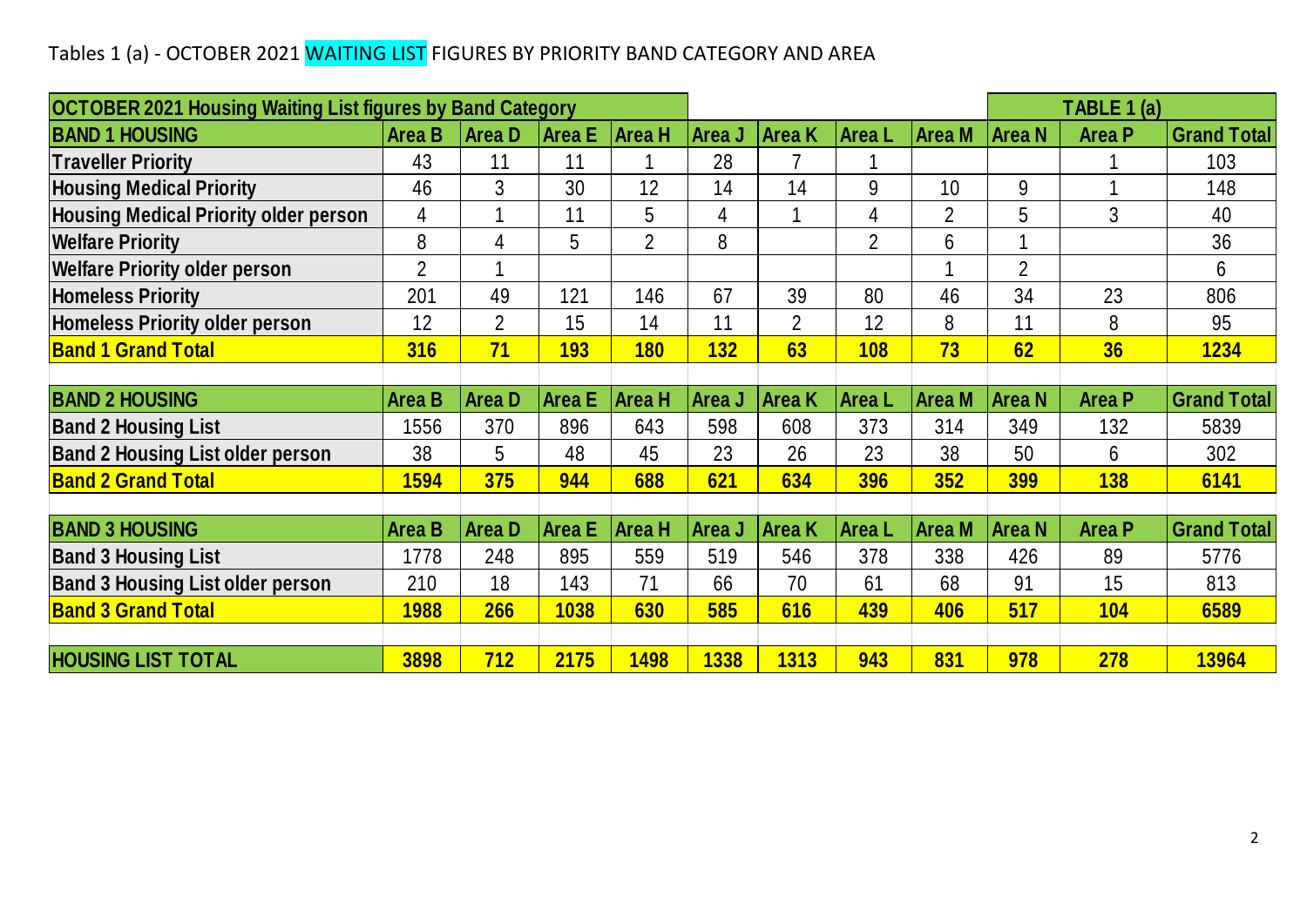### Tables 1 (b)(c) - OCTOBER 2021 WAITING LIST FIGURES BY PRIORITY BAND CATEGORY AND AREA

| Tables 1 (b)(c) - OCTOBER 2021 WAITING LIST FIGURES BY PRIORITY BAND CATEGORY AND AREA |               |                |                |                       |             |                              |        |                      |                |                              |                    |
|----------------------------------------------------------------------------------------|---------------|----------------|----------------|-----------------------|-------------|------------------------------|--------|----------------------|----------------|------------------------------|--------------------|
| October 2021 Transfer Waiting List figures by Band Category                            |               |                |                |                       |             |                              |        |                      |                | TABLE 1 (b)                  |                    |
| <b>BAND 1 TRANSER LIST</b>                                                             | <b>Area B</b> | Area D         | <b>Area E</b>  | Area H                | Area J      | <b>Area K</b>                | Area L | <b>Area M</b>        | <b>Area N</b>  | <b>Area P</b>                | <b>Grand Total</b> |
| <b>Surrendering Larger priority</b>                                                    | 20            | 4              | 24             | 12                    | 22          | 8                            | 19     | 9                    | 5              | 4                            | 127                |
| <b>Transfer HAP Band 1</b>                                                             | 1538          | 339            | 882            | 433                   | 513         | 401                          | 294    | 184                  | 242            | 65                           | 4891               |
| <b>Transfer HAP Band 1 Older Person</b>                                                | 30            | $\overline{2}$ | 14             | 11                    | 9           | 6                            | 8      | 5                    | 8              | 4                            | 97                 |
| <b>Transfer Medical priority</b>                                                       | 46            | 10             | 25             | 19                    | 17          | 20                           | 21     | 22                   | $\overline{2}$ | 6                            | 188                |
| <b>Transfer Medical priority older person</b>                                          | 14            | $\overline{2}$ | 19             | 18                    | 4           | 4                            | 14     | $\overline{7}$       | $\overline{7}$ | 5                            | 94                 |
| <b>Transfer Welfare priority</b>                                                       | 54            | 9              | 53             | 30                    | 25          | 27                           | 14     | 13                   | 12             | 5                            | 242                |
| <b>Transfer Welfare priority older person</b>                                          |               |                | $\overline{2}$ | 4                     | 8           |                              | 6      | 3                    | $\overline{2}$ |                              | 27                 |
| <b>Band 1 Transfer List Grand Total</b>                                                | 1702          | 366            | 1019           | 527                   | 598         | 467                          | 376    | 243                  | 278            | 90                           | 5666               |
|                                                                                        |               |                |                |                       |             |                              |        |                      |                |                              |                    |
| <b>BAND 2 TRANSFER LIST</b>                                                            | <b>Area B</b> | Area D         | <b>Area E</b>  | Area H                | Area J      | <b>Area</b> K                | Area L | <b>Area M</b>        | <b>Area N</b>  | Area P                       | <b>Grand Total</b> |
| <b>Band 2 Transfer List</b>                                                            | 518           | 105            | 377            | 281                   | 209         | 263                          | 223    | 176                  | 124            | 47                           | 2323               |
| <b>Band 2 Transfer List older person</b>                                               | 57            | 6              | 75             | 54                    | 15          | 17                           | 7      | 38                   | 35             | 10                           | 314                |
| <b>Band 2 Transfer List Grand Total</b>                                                | 575           | 111            | 452            | 335                   | 224         | 280                          | 230    | 214                  | 159            | 57                           | 2637               |
|                                                                                        |               |                |                |                       |             |                              |        |                      |                |                              |                    |
|                                                                                        |               |                |                |                       |             |                              |        |                      |                |                              |                    |
| <b>BAND 3 TRANSFER LIST</b>                                                            | <b>Area B</b> | <b>AreaD</b>   | <b>Area E</b>  | Area H                | Area J      | <b>Area K</b>                | Area L | Area M               | <b>Area N</b>  | Area P                       | <b>Grand Total</b> |
| <b>Band 3 Transfer List</b>                                                            | 2109          | 340            | 1196           | 653                   | 686         | 609                          | 601    | 433                  | 321            | 122                          | 7070               |
| <b>Band 3 Transfer List older person</b>                                               | 124           | 44             | 140            | 81                    | 81          | 47                           | 91     | 66                   | 66             | 17                           | 757                |
| <b>Band 3 Transfer List Grand Total</b>                                                | 2233          | 384            | 1336           | 734                   | 767         | 656                          | 692    | 499                  | 387            | 139                          | 7827               |
|                                                                                        |               |                |                |                       |             |                              |        |                      |                |                              |                    |
| <b>TRANSFER LIST TOTAL</b>                                                             | 4510          | 861            | 2807           | 1596                  | 1589        | 1403                         | 1298   | 956                  | 824            | 286                          | 16130              |
|                                                                                        |               |                |                |                       |             |                              |        |                      |                |                              |                    |
| October 2021 Combined Waiting List Figures by Band Category<br><b>WAITING LIST</b>     | <b>Area B</b> | Area D         | <b>Area E</b>  |                       | Area J      |                              | Area L |                      | Area N         | TABLE 1 (c)<br><b>Area P</b> |                    |
| <b>HOUSING LIST TOTAL</b>                                                              | 3898          | 712            | 2175           | Area H<br><b>1498</b> | <b>1338</b> | <b>Area K</b><br><b>1313</b> | 943    | <b>Area M</b><br>831 | 978            | 278                          | <b>Grand Total</b> |
| <b>TRANSFER LIST TOTAL</b>                                                             | 4510          | 861            | 2807           | 1596                  | 1589        | 1403                         | 1298   | 956                  | 824            | 286                          | 13964<br>16130     |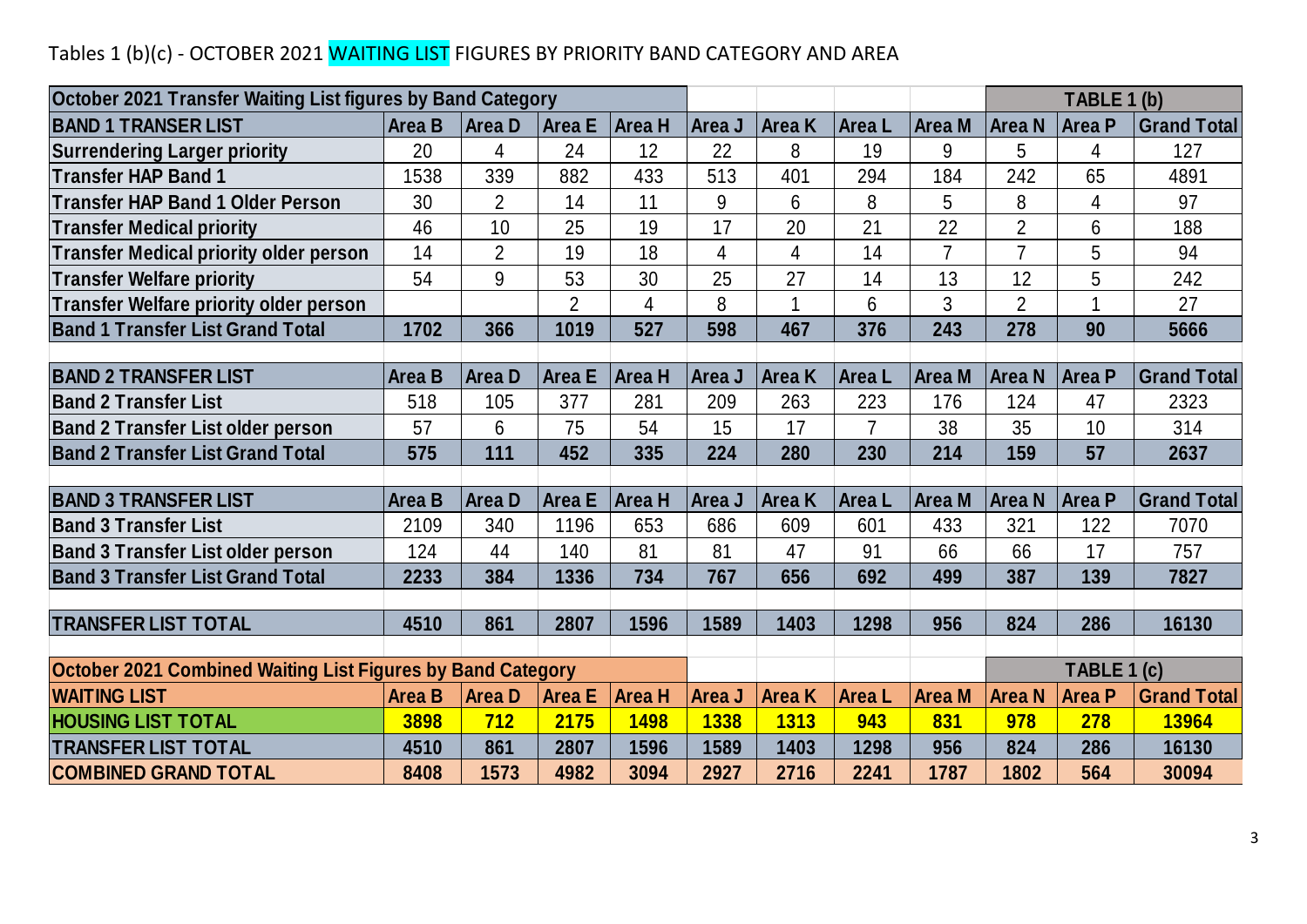## Tables 2 (a)(b)(c) – OCTOBER 2021 WAITING LIST FIGURES BY WAITING TIME AND AREA

| Tables 2 (a)(b)(c) - OCTOBER 2021 WAITING LIST FIGURES BY WAITING TIME AND AREA |               |               |               |                      |               |               |               |               |               |               |                    |
|---------------------------------------------------------------------------------|---------------|---------------|---------------|----------------------|---------------|---------------|---------------|---------------|---------------|---------------|--------------------|
|                                                                                 |               |               |               |                      |               |               |               |               |               |               |                    |
| October 2021 HOUSING Waiting List figures by Waiting Time                       |               |               |               |                      |               |               |               |               |               | TABLE 2 (a)   |                    |
| <b>Time on List</b>                                                             | <b>Area B</b> | <b>Area D</b> | <b>Area E</b> | <mark> Area H</mark> | <b>Area J</b> | <b>Area K</b> | <b>AreaL</b>  | <b>Area M</b> | <b>Area N</b> | <b>Area P</b> | <b>Grand Total</b> |
| 0 to 1 year                                                                     | 612           | 107           | 288           | 200                  | 189           | 161           | 106           | 87            | 104           | 29            | 1883               |
| 1 to 5 years                                                                    | 1711          | 346           | 897           | 659                  | 582           | 524           | 444           | 351           | 383           | 136           | 6033               |
| $5$ to 10 years                                                                 | 941           | 140           | 560           | 378                  | 330           | 356           | 234           | 218           | 268           | 48            | 3473               |
| over 10 years                                                                   | 634           | 119           | 430           | 261                  | 237           | 272           | 159           | 175           | 223           | 65            | 2575               |
| <b>Grand Total</b>                                                              | 3898          | 712           | 2175          | <b>1498</b>          | 1338          | 1313          | 943           | 831           | 978           | 278           | <b>13964</b>       |
|                                                                                 |               |               |               |                      |               |               |               |               |               |               |                    |
| <b>October 2021 TRANSFER Waiting List figures by Waiting Time</b>               |               |               |               |                      |               |               | TABLE 2 (b)   |               |               |               |                    |
| <b>Time on List</b>                                                             | <b>Area B</b> | <b>Area D</b> | <b>Area E</b> | <b>Area H</b>        | Area J        | Area K        | <b>Area</b> L | <b>Area M</b> | <b>Area N</b> | <b>Area P</b> | <b>Grand Total</b> |
| 0 to 1 year                                                                     | 203           | 47            | 133           | 60                   | 63            | 64            | 49            | 38            | 32            | 16            | 705                |
| 1 to 5 years                                                                    | 2204          | 381           | 1225          | 668                  | 710           | 572           | 528           | 371           | 373           | 106           | 7138               |
| 5 to 10 years                                                                   | 1127          | 247           | 788           | 465                  | 399           | 379           | 336           | 235           | 218           | 64            | 4258               |
| over 10 years                                                                   | 976           | 186           | 661           | 403                  | 417           | 388           | 385           | 312           | 201           | 100           | 4029               |
| <b>Grand Total</b>                                                              | 4510          | 861           | 2807          | 1596                 | 1589          | 1403          | 1298          | 956           | 824           | 286           | 16130              |
|                                                                                 |               |               |               |                      |               |               |               |               |               |               |                    |
| <b>October 2021 COMBINED Waiting List figures by Waiting Time</b>               |               |               |               |                      |               |               |               |               |               | TABLE 2 (c)   |                    |
| <b>Time on List</b>                                                             | <b>Area B</b> | <b>Area D</b> | <b>Area E</b> | <b>Area H</b>        | <b>Area J</b> | <b>Area K</b> | <b>AreaL</b>  | <b>Area M</b> | <b>Area N</b> | <b>Area P</b> | <b>Grand Total</b> |
| 0 to 1 year                                                                     | 815           | 154           | 421           | 260                  | 252           | 225           | 155           | 125           | 136           | 45            | 2588               |
| 1 to 5 years                                                                    | 3915          | 727           | 2122          | 1327                 | 1292          | 1096          | 972           | 722           | 756           | 242           | 13171              |
| $5$ to 10 years                                                                 | 2068          | 387           | 1348          | 843                  | 729           | 735           | 570           | 453           | 486           | 112           | 7731               |
| over 10 years                                                                   | 1610          | 305           | 1091          | 664                  | 654           | 660           | 544           | 487           | 424           | 165           | 6604               |
| <b>Grand Total</b>                                                              | 8408          | 1573          | 4982          | 3094                 | 2927          | 2716          | 2241          | 1787          | 1802          | 564           | 30094              |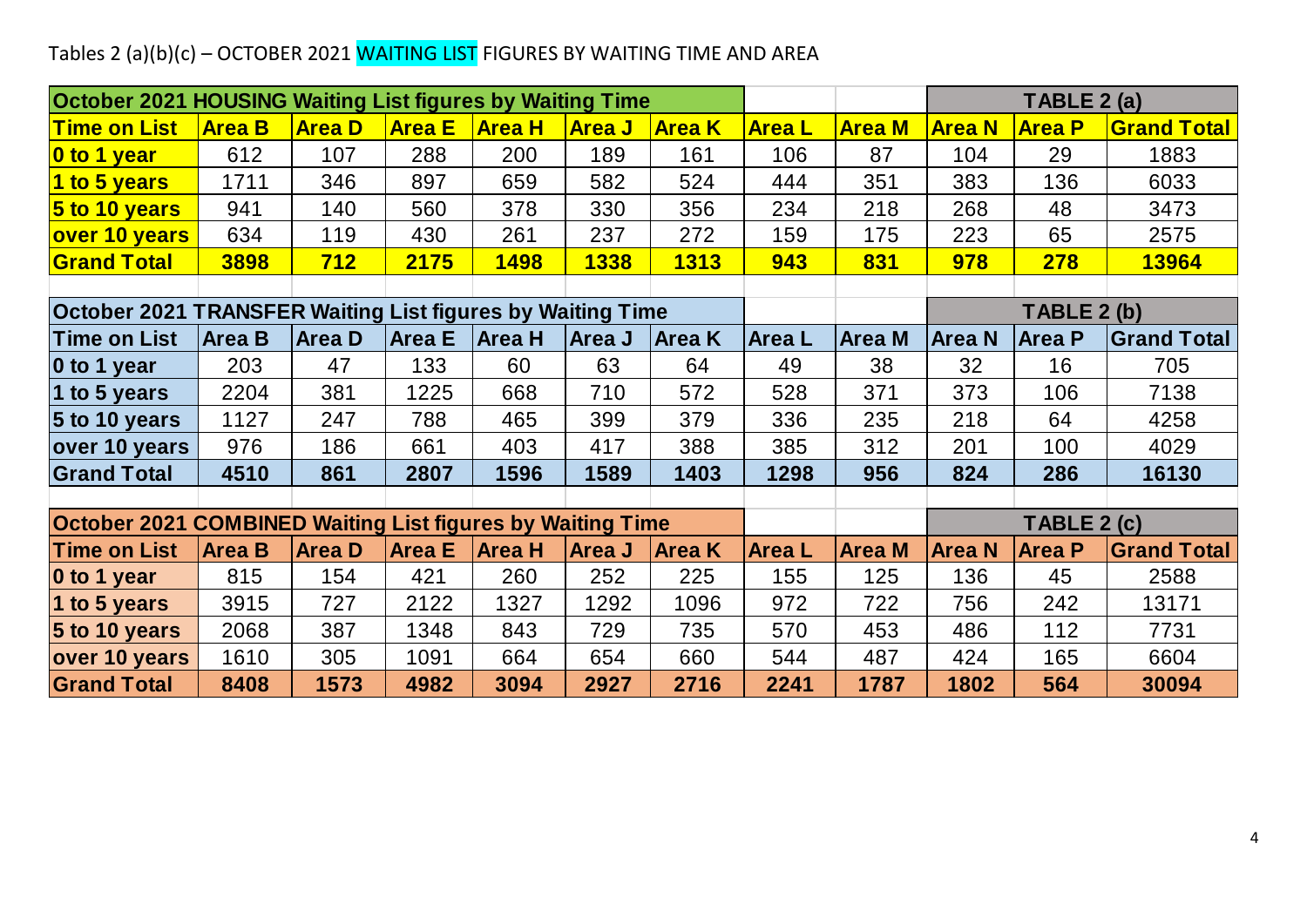### Tables 3 (a)(b)(c) - OCTOBER 2021 WAITING LIST FIGURES BY BEDSIZE REQUIREMENTS AND AREA

| Tables 3 (a)(b)(c) - OCTOBER 2021 WAITING LIST FIGURES BY BEDSIZE REQUIREMENTS AND AREA |                |                |                |                |                |                |                |               |                |                |                    |
|-----------------------------------------------------------------------------------------|----------------|----------------|----------------|----------------|----------------|----------------|----------------|---------------|----------------|----------------|--------------------|
|                                                                                         |                |                |                |                |                |                |                |               |                |                |                    |
| October 2021 HOUSING Waiting List figures by Bedsize Req                                |                |                |                |                |                |                |                |               |                | TABLE 3 (a)    |                    |
| <b>Bedsize Required Area B</b>                                                          |                | <b>Area D</b>  | <b>Area E</b>  | <b>Area H</b>  | <b>Area J</b>  | <b>Area</b> K  | <b>Area L</b>  | <b>Area M</b> | <b>Area N</b>  | <b>Area P</b>  | <b>Grand Total</b> |
| 1 Bed                                                                                   | 2482           | 455            | 1418           | 1191           | 791            | 780            | 757            | 643           | 738            | 210            | 9465               |
| 2 Bed                                                                                   | 1009           | 188            | 512            | 198            | 407            | 358            | 121            | 140           | 148            | 35             | 3116               |
| 3 Bed                                                                                   | 381            | 59             | 217            | 96             | 124            | 147            | 49             | 42            | 77             | 28             | 1220               |
| 4 Bed                                                                                   | 25             | $8\phantom{1}$ | 26             | 12             | 12             | 22             | 14             | 5             | 14             | 5              | 143                |
| 5 Bed                                                                                   | $\mathbf 1$    | $\overline{2}$ | $\overline{2}$ | $\mathbf 1$    | $\overline{4}$ | 6              | $\overline{2}$ | $\mathbf 1$   | $\mathbf 1$    |                | 20                 |
| <b>Grand Total</b>                                                                      | 3898           | 712            | 2175           | 1498           | 1338           | 1313           | 943            | 831           | 978            | 278            | 13964              |
|                                                                                         |                |                |                |                |                |                |                |               |                |                |                    |
| October 2021 TRANSFER Waiting List figures by Bedsize Req                               |                |                |                |                |                |                |                |               |                | TABLE 3 (b)    |                    |
| <b>Bedsize Required Area B</b>                                                          |                | <b>Area D</b>  | <b>Area E</b>  | Area H         | <b>Area J</b>  | <b>Area</b> K  | <b>Area</b> L  | <b>Area M</b> | <b>Area N</b>  | <b>Area P</b>  | <b>Grand Total</b> |
| 1 Bed                                                                                   | 1273           | 240            | 921            | 831            | 489            | 386            | 693            | 454           | 423            | 141            | 5851               |
| 2 Bed                                                                                   | 2205           | 418            | 1251           | 504            | 745            | 618            | 402            | 337           | 269            | 92             | 6841               |
| 3 Bed                                                                                   | 942            | 182            | 570            | 235            | 311            | 341            | 184            | 145           | 117            | 45             | 3072               |
| 4 Bed                                                                                   | 83             | 17             | 57             | 25             | 39             | 57             | 18             | 20            | 14             | $\overline{7}$ | 337                |
| 5 Bed                                                                                   | $\overline{7}$ | 4              | 8              | 1              | 5              |                |                |               |                |                | 29                 |
| <b>Grand Total</b>                                                                      | 4510           | 861            | 2807           | 1596           | 1589           | 1403           | 1298           | 956           | 824            | 286            | 16130              |
|                                                                                         |                |                |                |                |                |                |                |               |                |                |                    |
| October 2021 COMBINED Waiting List figures by Bedsize Req                               |                |                |                |                |                |                |                |               |                | TABLE 3 (c)    |                    |
| <b>Bedsize Required Area B</b>                                                          |                | <b>Area D</b>  | <b>Area E</b>  | Area H         | Area J         | <b>Area K</b>  | <b>Area</b> L  | <b>Area M</b> | <b>Area N</b>  | <b>Area P</b>  | <b>Grand Total</b> |
| 1 Bed                                                                                   | 3755           | 695            | 2339           | 2022           | 1280           | 1166           | 1450           | 1097          | 1161           | 351            | 15316              |
| 2 Bed                                                                                   | 3214           | 606            | 1763           | 702            | 1152           | 976            | 523            | 477           | 417            | 127            | 9957               |
| 3 Bed                                                                                   | 1323           | 241            | 787            | 331            | 435            | 488            | 233            | 187           | 194            | 73             | 4292               |
| 4 Bed                                                                                   | 108            | 25             | 83             | 37             | 51             | 79             | 32             | 25            | 28             | 12             | 480                |
| 5 Bed                                                                                   | 8              | 6              | 10             | $\overline{2}$ | 9              | $\overline{7}$ | 3              | $\mathbf 1$   | $\overline{2}$ | 1              | 49                 |
| <b>Grand Total</b>                                                                      | 8408           | 1573           | 4982           | 3094           | 2927           | 2716           | 2241           | 1787          | 1802           | 564            | 30094              |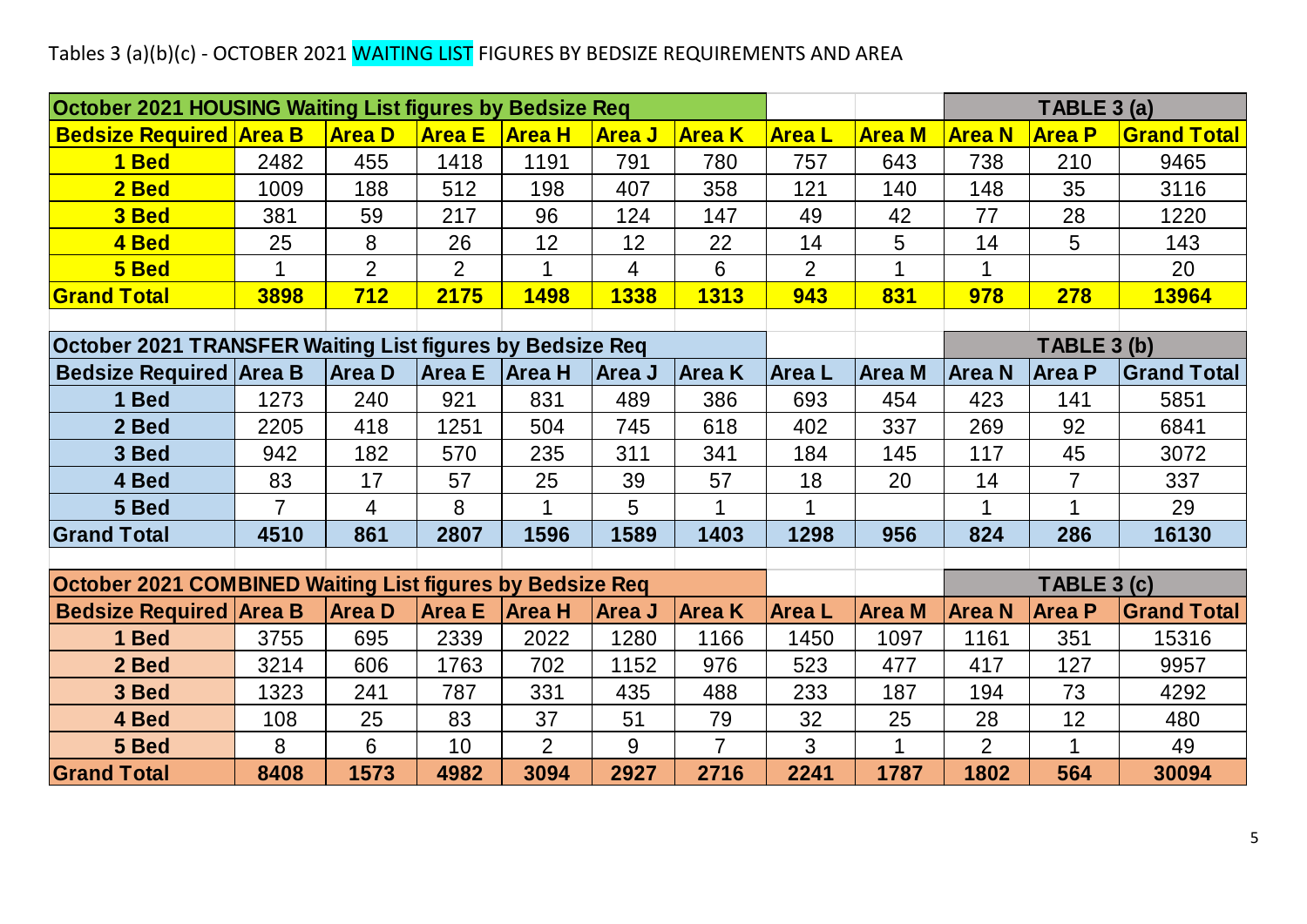### Tables 4 (a)(b)(c) - OCTOBER 2021 WAITING LIST FIGURES BY FAMILY SIZE AND AREA

| Tables 4 (a)(b)(c) - OCTOBER 2021 WAITING LIST FIGURES BY FAMILY SIZE AND AREA |                                                           |               |               |               |               |               |               |               |               |               |                    |
|--------------------------------------------------------------------------------|-----------------------------------------------------------|---------------|---------------|---------------|---------------|---------------|---------------|---------------|---------------|---------------|--------------------|
|                                                                                |                                                           |               |               |               |               |               |               |               |               |               |                    |
| <b>October 2021 HOUSING Waiting List figures by Family Size</b>                |                                                           |               |               |               |               |               |               |               |               | TABLE 4 (a)   |                    |
| <b>Family Size</b>                                                             | <b>Area B</b>                                             | <b>Area D</b> | <b>Area E</b> | <b>Area H</b> | <b>Area J</b> | <b>Area K</b> | <b>Area L</b> | <b>Area M</b> | <b>Area N</b> | <b>Area P</b> | <b>Grand Total</b> |
| <b>Singles</b>                                                                 | 2338                                                      | 440           | 1325          | 1115          | 736           | 738           | 704           | 607           | 698           | 200           | 8901               |
| <b>Coulpes</b>                                                                 | 134                                                       | 14            | 88            | 71            | 47            | 40            | 50            | 35            | 39            | 8             | 526                |
| <b>Families</b>                                                                | 1426                                                      | 258           | 762           | 312           | 555           | 535           | 189           | 189           | 241           | 70            | 4537               |
| <b>Grand Total</b>                                                             | 3898                                                      | <b>712</b>    | 2175          | 1498          | 1338          | <b>1313</b>   | 943           | 831           | 978           | 278           | 13964              |
|                                                                                |                                                           |               |               |               |               |               |               |               |               |               |                    |
|                                                                                | October 2021 TRANSFER Waiting List figures by Family Size |               |               |               |               |               |               |               |               | TABLE 4 (b)   |                    |
| <b>Family Size</b>                                                             | <b>Area B</b>                                             | <b>Area D</b> | <b>Area E</b> | <b>Area H</b> | Area J        | <b>Area K</b> | <b>Area L</b> | <b>Area M</b> | Area N        | <b>Area P</b> | <b>Grand Total</b> |
| <b>Singles</b>                                                                 | 1100                                                      | 213           | 810           | 753           | 424           | 329           | 624           | 401           | 373           | 120           | 5147               |
| <b>Couples</b>                                                                 | 166                                                       | 27            | 110           | 76            | 63            | 54            | 68            | 47            | 49            | 21            | 681                |
| Families                                                                       | 3244                                                      | 621           | 1887          | 767           | 1102          | 1020          | 606           | 508           | 402           | 145           | 10302              |
| <b>Grand Total</b>                                                             | 4510                                                      | 861           | 2807          | 1596          | 1589          | 1403          | 1298          | 956           | 824           | 286           | 16130              |
|                                                                                |                                                           |               |               |               |               |               |               |               |               |               |                    |
| <b>October 2021 COMBINED Waiting List figures by Family Size</b>               |                                                           |               |               |               |               |               |               |               |               | TABLE 4 (c)   |                    |
| <b>Family Size</b>                                                             | <b>Area B</b>                                             | <b>Area D</b> | <b>Area E</b> | <b>Area H</b> | <b>Area J</b> | <b>Area K</b> | <b>AreaL</b>  | <b>Area M</b> | <b>Area N</b> | <b>Area P</b> | <b>Grand Total</b> |
| <b>Singles</b>                                                                 | 3438                                                      | 653           | 2135          | 1868          | 1160          | 1067          | 1328          | 1008          | 1071          | 320           | 14048              |
| <b>Couples</b>                                                                 | 300                                                       | 41            | 198           | 147           | 110           | 94            | 118           | 82            | 88            | 29            | 1207               |
| <b>Families</b>                                                                | 4670                                                      | 879           | 2649          | 1079          | 1657          | 1555          | 795           | 697           | 643           | 215           | 14839              |
| <b>Grand Total</b>                                                             | 8408                                                      | 1573          | 4982          | 3094          | 2927          | 2716          | 2241          | 1787          | 1802          | 564           | 30094              |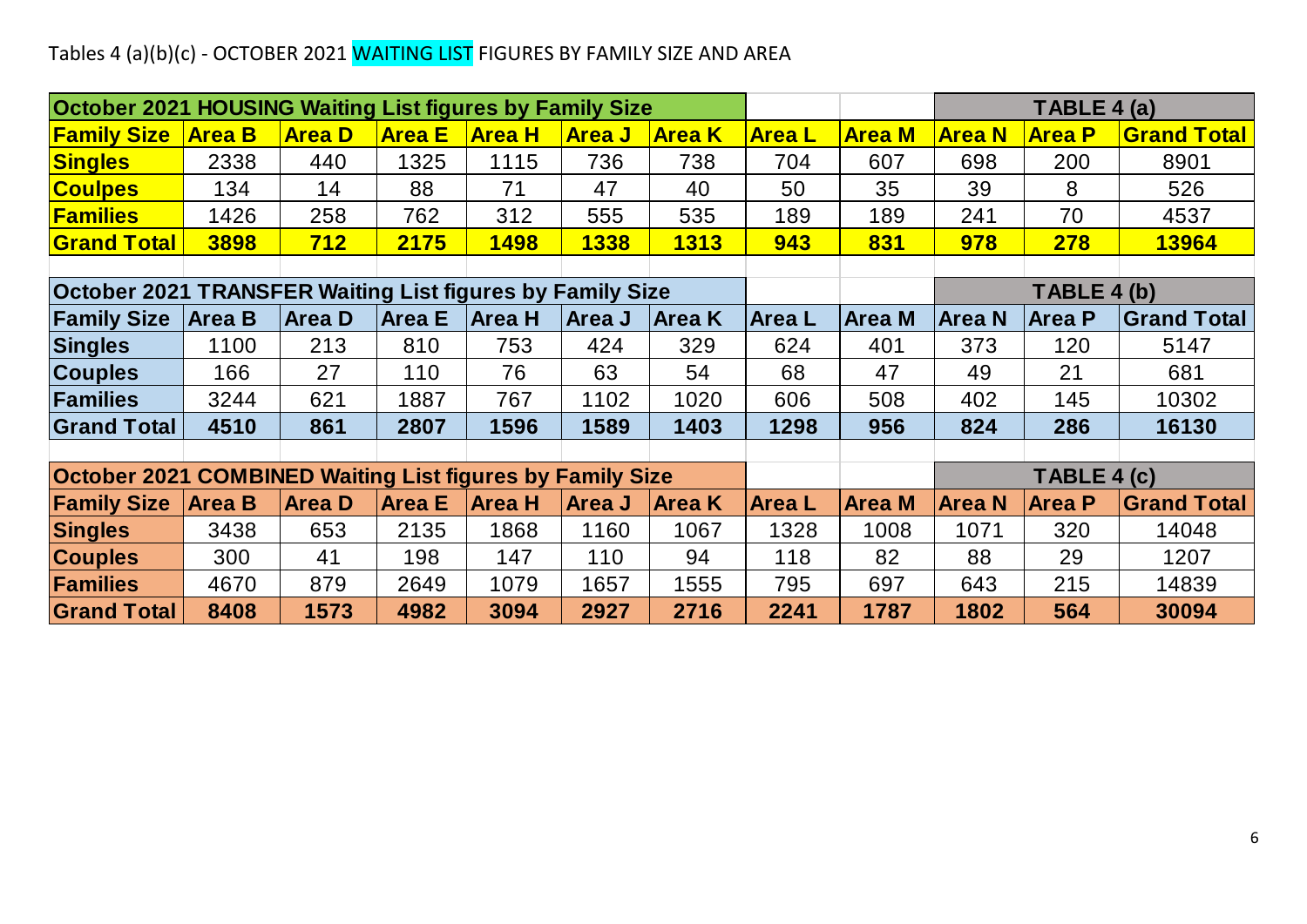| Table 5 (a) - OCTOBER 2021 HOUSING WAITING LIST FIGURES BY BEDROOM REQUIREMENTS AND WAITING TIME ON LIST |               |                |                |                |               |                |                |                |                |                |                              |                    |
|----------------------------------------------------------------------------------------------------------|---------------|----------------|----------------|----------------|---------------|----------------|----------------|----------------|----------------|----------------|------------------------------|--------------------|
| October 2021 Housing List Figures by Bedsize requirement and Time on List<br>Size                        | Years         | <b>Area B</b>  | <b>Area D</b>  | <b>Area E</b>  | <b>Area H</b> | <b>Area J</b>  | <b>Area K</b>  | <b>AreaL</b>   | <b>Area M</b>  | <b>Area N</b>  | TABLE 5 (a)<br><b>Area P</b> | <b>Grand Total</b> |
| <b>One bed</b>                                                                                           | 0 to 1 year   | 398            | 67             | 190            | 161           | 107            | 104            | 82             | 70             | 84             | 24                           | 1287               |
|                                                                                                          | 1 to 5 years  | 1177           | 235            | 660            | 565           | 400            | 365            | 382            | 294            | 313            | 114                          | 4505               |
|                                                                                                          | 5 to 10 years | 551            | 81             | 319            | 270           | 170            | 181            | 163            | 151            | 181            | 31                           | 2098               |
|                                                                                                          | over 10 years | 356            | 72             | 249            | 195           | 114            | 130            | 130            | 128            | 160            | 41                           | 1575               |
| <b>One Bed Total</b>                                                                                     |               | 2482           | 455            | 1418           | 1191          | 791            | 780            | 757            | 643            | 738            | 210                          | 9465               |
| <b>Two Bed</b>                                                                                           | 0 to 1 year   | 184            | 36             | 81             | 30            | 74             | 51             | 23             | 14             | 13             | 3                            | 509                |
|                                                                                                          | to 5 years    | 430            | 96             | 199            | 64            | 155            | 126            | 42             | 48             | 52             | 13                           | 1225               |
|                                                                                                          | 5 to 10 years | 251            | 37             | 159            | 71            | 118            | 112            | 45             | 51             | 59             | 13                           | 916                |
|                                                                                                          | over 10 years | 144            | 19             | 73             | 33            | 60             | 69             | 11             | 27             | 24             | 6                            | 466                |
| <b>Two bed Total</b>                                                                                     |               | 1009           | 188            | 512            | 198           | 407            | 358            | 121            | 140            | 148            | 35                           | 3116               |
| <b>Three Bed</b>                                                                                         | 0 to 1 year   | 28             | 3              | 15             | 8             | 8              | 5              |                | $\overline{2}$ | 6              | $\overline{2}$               | 78                 |
|                                                                                                          | to 5 years    | 93             | 9              | 33             | 25            | 23             | 27             | 12             | $\overline{7}$ | 13             | $\overline{7}$               | 249                |
|                                                                                                          | 5 to 10 years | 131            | 21             | 73             | 33            | 41             | 56             | 23             | 16             | 27             | 3                            | 424                |
|                                                                                                          | over 10 years | 129            | 26             | 96             | 30            | 52             | 59             | 13             | 17             | 31             | 16                           | 469                |
| <b>Three Bed Total</b>                                                                                   |               | 381            | 59             | 217            | 96            | 124            | 147            | 49             | 42             | 77             | 28                           | 1220               |
| <b>Four Bed</b>                                                                                          | 0 to 1 year   | $\overline{2}$ | 1              | $\overline{2}$ | 1             |                |                |                | 1              |                |                              | 8                  |
|                                                                                                          | 1 to 5 years  | 10             | 4              | 5              | 5             | 4              | 3              | $\overline{7}$ | $\overline{2}$ | 5              | $\overline{2}$               | 47                 |
|                                                                                                          | 5 to 10 years | 8              | 1              | 8              | 3             |                | $\overline{7}$ | $\overline{2}$ |                |                |                              | 32                 |
|                                                                                                          | over 10 years | 5              | $\overline{2}$ | 11             | 3             | $\overline{7}$ | 12             | 5              | $\overline{2}$ | $\overline{7}$ | $\overline{2}$               | 56                 |
| <b>Four bed Total</b>                                                                                    |               | 25             | 8              | 26             | 12            | 12             | 22             | 14             | 5 <sup>5</sup> | 14             | 5 <sup>5</sup>               | 143                |
| <b>Five Bed</b>                                                                                          | 0 to 1 year   |                |                |                |               |                |                |                |                |                |                              | 1                  |
|                                                                                                          | 1 to 5 years  | 1              | $\overline{2}$ |                |               |                | 3              |                |                |                |                              | $\overline{7}$     |
|                                                                                                          | 5 to 10 years |                |                | 1              | $\mathbf{1}$  |                |                | 1              |                |                |                              | 3                  |
|                                                                                                          | over 10 years |                |                |                |               | 4              | $\overline{2}$ |                |                | 1              |                              | 9                  |
| <b>Five Bed Total</b>                                                                                    |               | $\mathbf 1$    | $\overline{2}$ | $\overline{2}$ | 1             | 4              | $6\phantom{1}$ | $\overline{2}$ | 1              | $\mathbf 1$    |                              | 20                 |
| <b>Grand Total</b>                                                                                       |               | 3898           | 712            | 2175           | <b>1498</b>   | 1338           | <b>1313</b>    | 943            | 831            | 978            | <b>278</b>                   | <b>13964</b>       |

#### Table 5 (a) - OCTOBER 2021 HOUSING WAITING LIST FIGURES BY BEDROOM REQUIREMENTS AND WAITING TIME ON LIST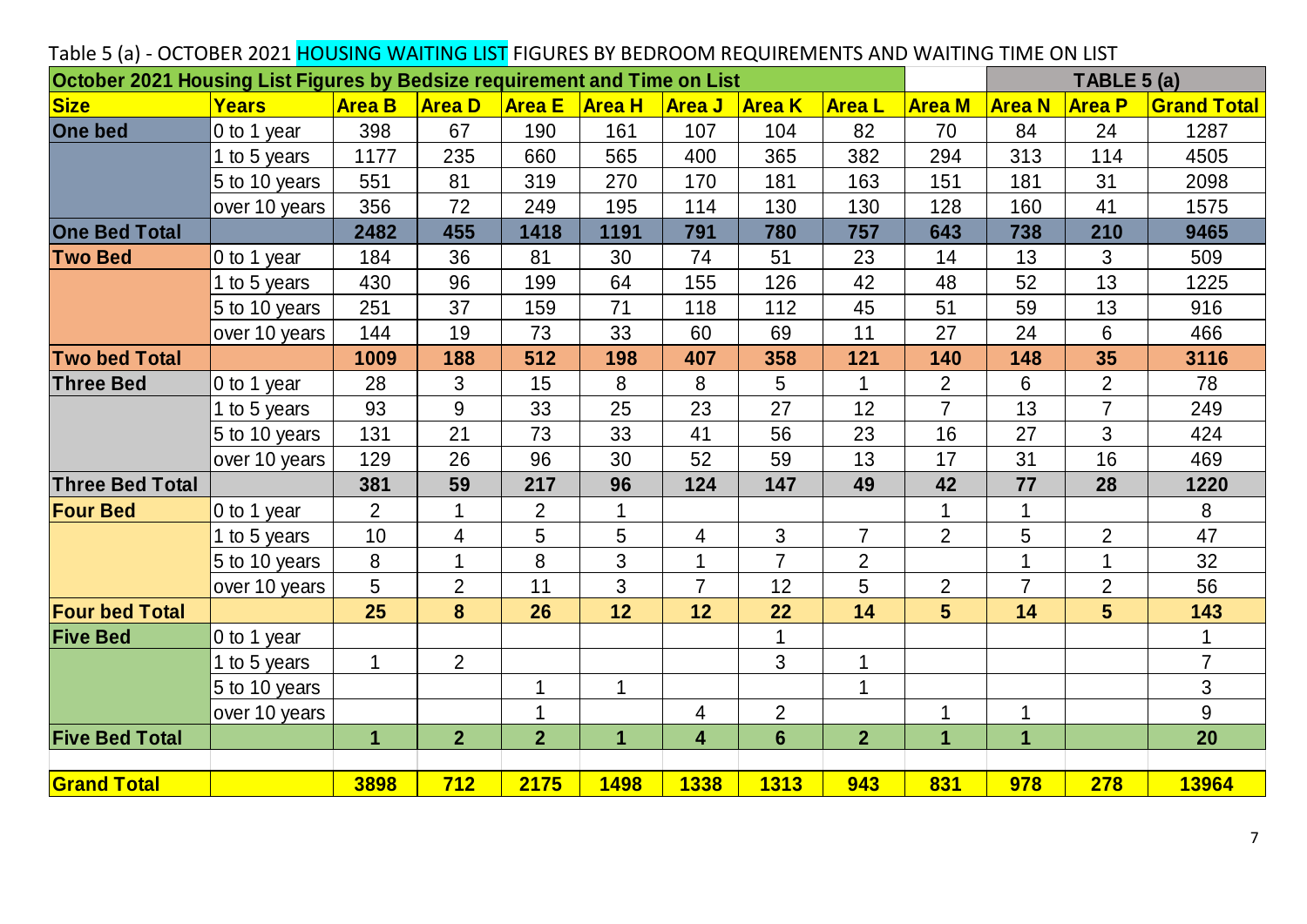### Table 5 (b)- OCTOBER 2021 <mark>HOUSING WAITING LIST</mark> FIGURES BY FAMILY SIZE AND AREA

| Table 5 (b)- OCTOBER 2021 HOUSING WAITING LIST FIGURES BY FAMILY SIZE AND AREA |                |                |                |                         |                |                |                |                |               |                |                    |
|--------------------------------------------------------------------------------|----------------|----------------|----------------|-------------------------|----------------|----------------|----------------|----------------|---------------|----------------|--------------------|
| October 2021 HOUSING Waiting List figures by Family Size                       |                |                |                |                         |                |                |                |                |               | TABLE 5 (b)    |                    |
| <b>Family Size</b>                                                             | <b>Area B</b>  | <b>Area D</b>  | <b>Area E</b>  | <b>Area H</b>           | <b>Area J</b>  | <b>Area K</b>  | <b>AreaL</b>   | <b>Area M</b>  | <b>Area N</b> | <b>Area P</b>  | <b>Grand Total</b> |
| <b>Single</b>                                                                  | 2338           | 440            | 1325           | 1115                    | 736            | 738            | 704            | 607            | 698           | 200            | 8901               |
| Single + 1                                                                     | 611            | 132            | 316            | 111                     | 287            | 213            | 62             | 85             | 64            | 20             | 1901               |
| $Single + 2$                                                                   | 275            | 52             | 149            | 52                      | 106            | 132            | 37             | 27             | 32            | 9              | 871                |
| $Single + 3$                                                                   | 104            | 20             | 59             | 28                      | 34             | 37             | 8              | 8              | 13            | 9              | 320                |
| $Single + 4$                                                                   | 23             | 4              | 20             | $\overline{7}$          | 9              | 9              | $\overline{2}$ | 3              | 4             | 5              | 86                 |
| $Single + 5$                                                                   | 4              | 1              | 4              | $\overline{2}$          | 3              | 4              | $\mathfrak{S}$ |                | 4             | $\overline{2}$ | 27                 |
| $Single + 6$                                                                   |                | 1              | $\mathbf 1$    | $\overline{\mathbf{A}}$ | 1              |                | $\overline{2}$ |                | 1             |                | $\overline{7}$     |
| <b>Singles Total</b>                                                           | 3773           | <b>728</b>     | 2144           | <b>1545</b>             | <b>1356</b>    | 1247           | <b>999</b>     | 805            | <b>964</b>    | <b>286</b>     | 13847              |
| <b>Couple</b>                                                                  | 134            | 14             | 88             | 71                      | 47             | 40             | 50             | 35             | 39            | 8              | 526                |
| Couple + 1                                                                     | 131            | 16             | 59             | 31                      | 25             | 37             | 18             | 21             | 42            | 11             | 391                |
| <b>Couple + 2</b>                                                              | 149            | 17             | 74             | 40                      | 44             | 41             | 32             | 30             | 47            | $\overline{7}$ | 481                |
| $\overline{\textsf{Couple}+3}$                                                 | 82             | 5              | 44             | 22                      | 33             | 28             | 14             | $\overline{7}$ | 19            | 6              | 260                |
| Couple + 4                                                                     | 35             | 5              | 21             | 10                      | 9              | 19             | $\overline{4}$ | 4              | 8             |                | 115                |
| $\overline{\textsf{Couple} + 5}$                                               | 10             | $\overline{2}$ | 8              | 6                       |                | $\overline{7}$ | $\overline{4}$ | 1              | 6             | $\mathbf 1$    | 45                 |
| $\overline{Couple + 6}$                                                        | $\overline{2}$ | $\overline{2}$ | 5              | 1                       | $\overline{4}$ | 3              | 1              | 3              | 1             |                | 22                 |
| Couple + 7                                                                     |                | 1              |                | $\mathbf 1$             |                | 4              | 1              |                |               |                | $\overline{7}$     |
| Couple + 8                                                                     |                |                | $\overline{2}$ |                         |                | 1              | 1              |                |               |                | $\overline{4}$     |
| <b>Couples Total</b>                                                           | 543            | 62             | <b>301</b>     | <b>182</b>              | <b>162</b>     | <b>180</b>     | 125            | <b>101</b>     | <b>162</b>    | 33             | <b>1850</b>        |
|                                                                                |                |                |                |                         |                |                |                |                |               |                |                    |
| <b>Grand Total</b>                                                             | 3898           | 712            | 2175           | <b>1498</b>             | <b>1338</b>    | <b>1313</b>    | 943            | 831            | 978           | <b>278</b>     | <b>13964</b>       |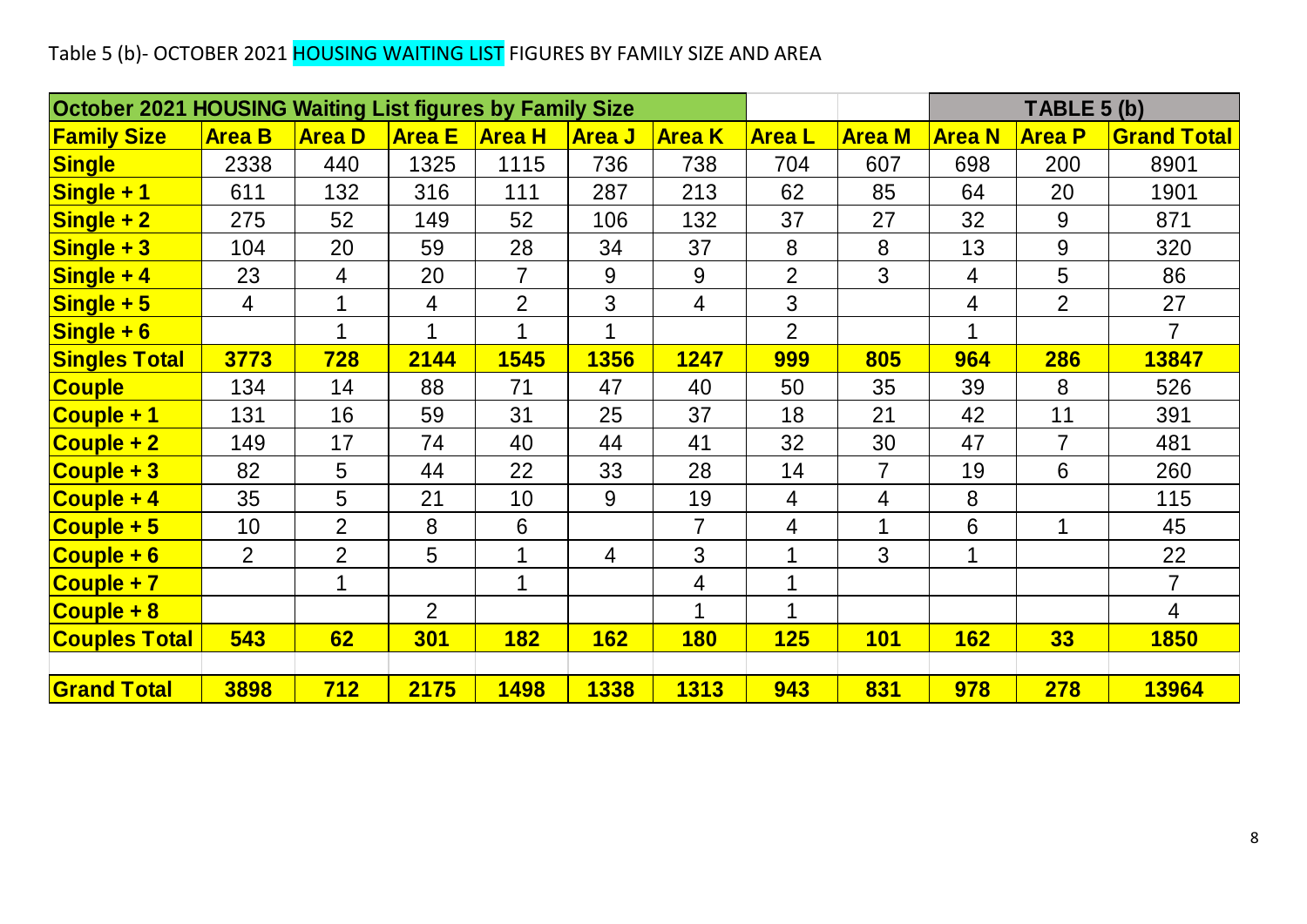#### Table 6 - JAN TO SEPTEMBER 2021 **LETTINGS LISTS** BY CATEGORY AND MONTH

|                | <b>September 2021 Total Lettings</b>                  |                         |                |                 |                |                     |                |                         |                |                         |                         |                         |                  |                |                      |                |                |                |                |                                 |
|----------------|-------------------------------------------------------|-------------------------|----------------|-----------------|----------------|---------------------|----------------|-------------------------|----------------|-------------------------|-------------------------|-------------------------|------------------|----------------|----------------------|----------------|----------------|----------------|----------------|---------------------------------|
|                | <b>Category Of Award</b>                              |                         |                |                 |                | <b>Housing List</b> |                |                         |                |                         |                         |                         |                  |                | <b>Transfer List</b> |                |                |                |                | Table 3                         |
|                |                                                       | Jan                     | <b>Feb</b>     | <b>Mar</b>      | Apr            | <b>May</b>          | <b>June</b>    | July                    | <b>Aug</b>     | <b>Sep</b>              | Jan                     | Feb                     | <b>Mar</b>       | Apr            | <b>May</b>           | June           | July           | Aug            | <b>Sep</b>     | <b>Combined</b><br><b>Total</b> |
|                | <b>Medical</b>                                        | $\overline{4}$          | 9              | 12              | 14             | $6\overline{6}$     | 12             | $\overline{\mathbf{8}}$ | 9              | 11                      | 4                       | 10                      | 18               | 8              | 8                    | 9              | $\overline{7}$ | $\overline{4}$ | 12             | 165                             |
|                | Welfare                                               | $\overline{4}$          | $\overline{4}$ | 6 <sup>1</sup>  | $\overline{7}$ | $\overline{1}$      | $\overline{2}$ | 3 <sup>1</sup>          | $\overline{2}$ | $5\overline{)}$         | $\overline{\mathbf{4}}$ | $6\phantom{a}$          | 13               | $5\phantom{1}$ | $\overline{2}$       | 5              | $6\phantom{a}$ | $6\phantom{a}$ | $6\phantom{a}$ | 87                              |
|                | <b>Traveller priority</b>                             |                         | $\overline{1}$ | $\overline{4}$  | $\overline{2}$ |                     | $\overline{1}$ | $\overline{3}$          |                | $\overline{\mathbf{1}}$ |                         |                         |                  |                |                      |                |                |                |                | 12                              |
|                | <b>Fire Emergency</b>                                 |                         |                |                 |                |                     |                |                         |                |                         |                         |                         |                  |                | $\overline{1}$       |                |                |                |                | $\mathbf{1}$                    |
|                | <b>Surrendering Larger</b>                            |                         |                |                 |                |                     |                |                         |                |                         |                         | $\overline{2}$          | $\overline{3}$   | $\mathbf{1}$   |                      | $5\phantom{.}$ | $\overline{3}$ | $\overline{3}$ | $\overline{2}$ | 20                              |
| <b>BAND</b>    | <b>Tied Accommodation</b>                             |                         |                |                 |                |                     |                |                         |                |                         |                         |                         |                  |                |                      |                |                |                |                |                                 |
| $\overline{1}$ | <b>Detenanting</b>                                    |                         |                |                 |                |                     |                |                         |                |                         |                         | 4                       |                  |                | $\overline{2}$       |                |                |                |                | 8                               |
|                | <b>Estate Management</b>                              |                         |                |                 |                |                     |                |                         |                |                         |                         |                         |                  |                |                      |                |                |                |                |                                 |
|                | <b>Essential Maintenance</b>                          |                         |                |                 |                |                     |                |                         |                |                         |                         | $\overline{\mathbf{1}}$ | $\boldsymbol{2}$ |                | $\overline{1}$       |                |                |                |                | 4                               |
|                | <b>Transfer Hap Priority</b>                          |                         |                |                 |                |                     |                |                         |                |                         | 5 <sup>5</sup>          | 10                      | 15               | 21             | 15                   | 15             | $\overline{7}$ | 68             | 20             | 176                             |
|                | <b>Homeless Priority</b>                              | 16                      | 28             | 27              | 22             | 13                  | 23             | 22                      | 14             | 23                      |                         |                         |                  |                |                      |                |                |                |                | 188                             |
|                | <b>Financial Contribution</b>                         | $\overline{\mathbf{1}}$ | $\overline{2}$ | $\overline{1}$  | $\overline{2}$ |                     |                | $\overline{2}$          |                | $\overline{1}$          |                         |                         |                  |                |                      |                |                |                |                | 9                               |
|                | Regeneration                                          |                         |                |                 |                |                     |                |                         |                |                         |                         |                         |                  |                |                      |                |                |                |                |                                 |
|                | <b>Band 1 Total</b>                                   | 25                      | 44             | 50              | 47             | 20                  | 38             | 38                      | 25             | 41                      | 14                      | 33                      | 51               | 35             | 30                   | 34             | 24             | 81             | 40             | 670                             |
|                |                                                       |                         |                |                 |                |                     |                |                         |                |                         |                         |                         |                  |                |                      |                |                |                |                |                                 |
|                | <b>BAND 2 Band 2</b>                                  | 21                      | 42             | 51              | 66             | 24                  | 38             | 37                      | 28             | 49                      | 14                      | 20                      | 29               | 18             | 16                   | 18             | 21             | 18             | 19             | 529                             |
|                | <b>BAND 3 Band 3</b>                                  | 9                       | 17             | 20 <sub>2</sub> | 18             | 12                  | 17             | 11                      | 13             | 11                      | 21                      | 37                      | 19               | 22             | 12                   | 17             | 18             | 12             | 10             | 296                             |
|                | <b>Lettings by Month</b>                              | 55                      | 103            | 121             | 131            | 56                  | 93             | 86                      | 66             | 101                     | 49                      | 90                      | 99               | 75             | 58                   | 69             | 63             | 111            | 69             | 1495                            |
|                | <b>TOTAL HOUSING/TRANSFER LIST</b><br><b>LETTINGS</b> |                         |                |                 |                | 812                 |                |                         |                |                         |                         |                         |                  |                | 683                  |                |                |                |                | 1495                            |
|                | <b>Combined Housing &amp; Transfer Total</b>          | 1495                    |                |                 |                |                     |                |                         |                |                         |                         |                         |                  |                |                      |                |                |                |                |                                 |
|                | Other Lists not in Bands                              |                         |                |                 |                |                     |                |                         |                |                         |                         |                         |                  |                |                      |                |                |                |                |                                 |
|                | <b>Mortgage to Rent</b>                               | 19                      |                |                 |                |                     |                |                         |                |                         |                         |                         |                  |                |                      |                |                |                |                |                                 |
|                | <b>RAS</b>                                            |                         |                |                 |                |                     |                |                         |                |                         |                         |                         |                  |                |                      |                |                |                |                |                                 |
|                |                                                       |                         |                |                 |                |                     |                |                         |                |                         |                         |                         |                  |                |                      |                |                |                |                |                                 |
|                | <b>Overall total Incl RAS and MTR</b>                 | 1514                    |                |                 |                |                     |                |                         |                |                         |                         |                         |                  |                |                      |                |                |                |                |                                 |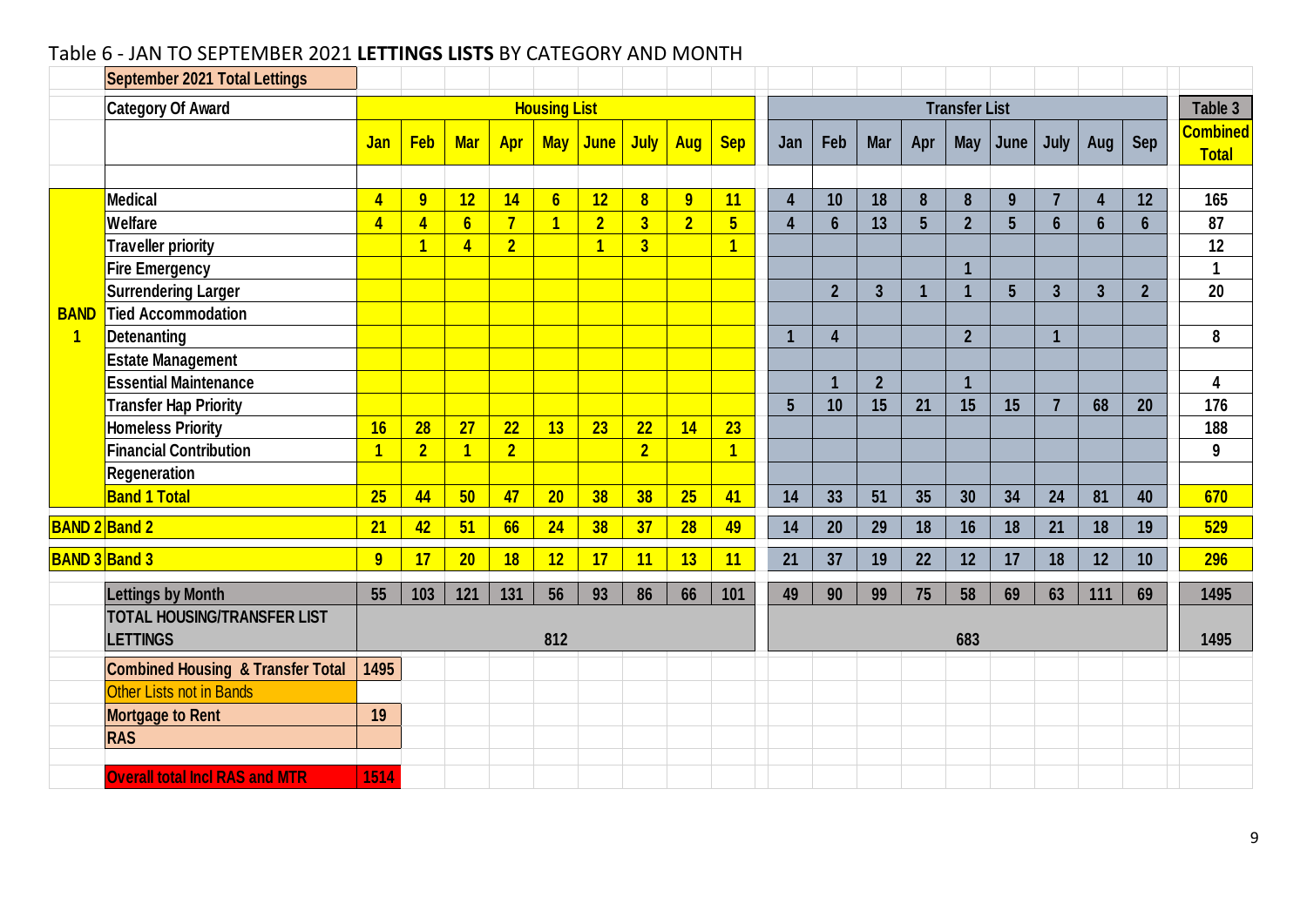| Table 7 - JAN TO SEPTEMBER 2021 LETTINGS LISTS BY PRIORITY BAND & CASES HOUSED WITH DISABILITIES |                                               |            |      |                                                            |              |                                               |                |
|--------------------------------------------------------------------------------------------------|-----------------------------------------------|------------|------|------------------------------------------------------------|--------------|-----------------------------------------------|----------------|
| <b>Row Labels</b>                                                                                | <b>Housing List Transfer list Grand Total</b> |            |      | <b>Medical Priority Cases Housed in Jan - Sept 2021</b>    |              |                                               |                |
| <b>De-tenanting</b>                                                                              |                                               | 8          | 8    | <b>Row Labels</b>                                          |              | <b>Housing List Transfer list Grand Total</b> |                |
| <b>Essential Maintenance</b>                                                                     |                                               | 4          | 4    | Intellectual                                               | 5            | 1                                             | 6              |
| <b>Fire Emergency</b>                                                                            |                                               |            | 1    | <b>Mental Health</b>                                       | 15           | 6                                             | 21             |
| <b>Financial Contribution</b>                                                                    | 9                                             |            | 9    | <b>Physical</b>                                            | 39           | 56                                            | 95             |
| <b>Homeless Priority</b>                                                                         | 188                                           |            | 188  | Sensory                                                    | 10           | 8                                             | 18             |
| <b>Medical Priority</b>                                                                          | 85                                            | 80         | 165  | <b>Grand Total</b>                                         | 69           | $71$                                          | 140            |
| <b>Surrendering Larger</b>                                                                       |                                               | 20         | 20   |                                                            |              |                                               |                |
| <b>THA</b>                                                                                       |                                               | 176        | 176  | Other Cases Housed with disabilities Jan - Sept 2021       |              |                                               |                |
| <b>Traveller Priority</b>                                                                        | 12                                            |            | 12   | <b>Row Labels</b>                                          |              | <b>Housing List Transfer list Grand Total</b> |                |
| <b>Welfare Priority</b>                                                                          | 34                                            | 53         | 87   | Intellectual                                               | 1            |                                               | 1              |
| <b>Band 1 Total</b>                                                                              | 328                                           | 342        | 670  | <b>Mental Health</b>                                       | 18           | $\mathbf{2}$                                  | 20             |
|                                                                                                  |                                               |            |      | Physical                                                   | 12           | 5                                             | 17             |
| <b>Band 2</b>                                                                                    | 356                                           | 173        | 529  | <b>Sensory</b>                                             | $\mathbf{2}$ |                                               | $\overline{2}$ |
|                                                                                                  |                                               |            |      | <b>Grand Total</b>                                         | 33           | $\overline{7}$                                | 40             |
| <b>Band 3</b>                                                                                    | <b>128</b>                                    | <b>168</b> | 296  |                                                            |              |                                               |                |
|                                                                                                  |                                               |            |      | Total Cases Housed with disability attached Jan -Sept 2021 |              |                                               |                |
| <b>Grand Total</b>                                                                               | 812                                           | 683        | 1495 | <b>Row Labels</b>                                          |              | <b>Housing List Transfer list Grand Total</b> |                |
|                                                                                                  |                                               |            |      | Intellectual                                               | 6            |                                               |                |
| <b>Combined Housing &amp; Transfer Total</b>                                                     | 1495                                          |            |      | <b>Mental Health</b>                                       | 33           | 8                                             | 41             |
| <b>Other Lists not in Bands</b>                                                                  |                                               |            |      | <b>Physical</b>                                            | 51           | 61                                            | 112            |
| <b>Mortgage to Rent</b>                                                                          | 19                                            |            |      | <b>Sensory</b>                                             | 12           | 8                                             | 20             |
| <b>RAS</b>                                                                                       |                                               |            |      | <b>Grand Total</b>                                         | 102          | 78                                            | 180            |
| <b>Overall total Incl RAS and MTR</b>                                                            | 1514                                          |            |      |                                                            |              |                                               |                |

#### Table 7 - JAN TO SEPTEMBER 2021 **LETTINGS LISTS** BY PRIORITY BAND & CASES HOUSED WITH DISABILITIES

#### Table 7 (a) JAN TO MARCH 2021 HOMELESS LETTINGS BY FAMILY SIZE AND AREA COMMITTEE

|                    |                |                      |             |                                     |             | Table 7 (a)             |
|--------------------|----------------|----------------------|-------------|-------------------------------------|-------------|-------------------------|
| <b>Homeless</b>    |                |                      |             |                                     |             |                         |
| <b>Housed by</b>   | <b>Central</b> | <b>North Central</b> |             | North West South Central South East |             | Grand                   |
| <b>Family Size</b> | <b>Area</b>    | <b>Area</b>          | <b>Area</b> | <b>Area</b>                         | <b>Area</b> | <b>Total</b>            |
| <b>Singles</b>     | 39             | 24                   | 20          | 72                                  | 15          | <b>170</b>              |
| <b>Couples</b>     |                |                      |             |                                     |             | $\overline{\mathbf{5}}$ |
| <b>Families</b>    |                | З                    | 5           |                                     |             | 18                      |
| <b>Grand Total</b> | 41             | 28                   | 27          |                                     | 15          | <b>188</b>              |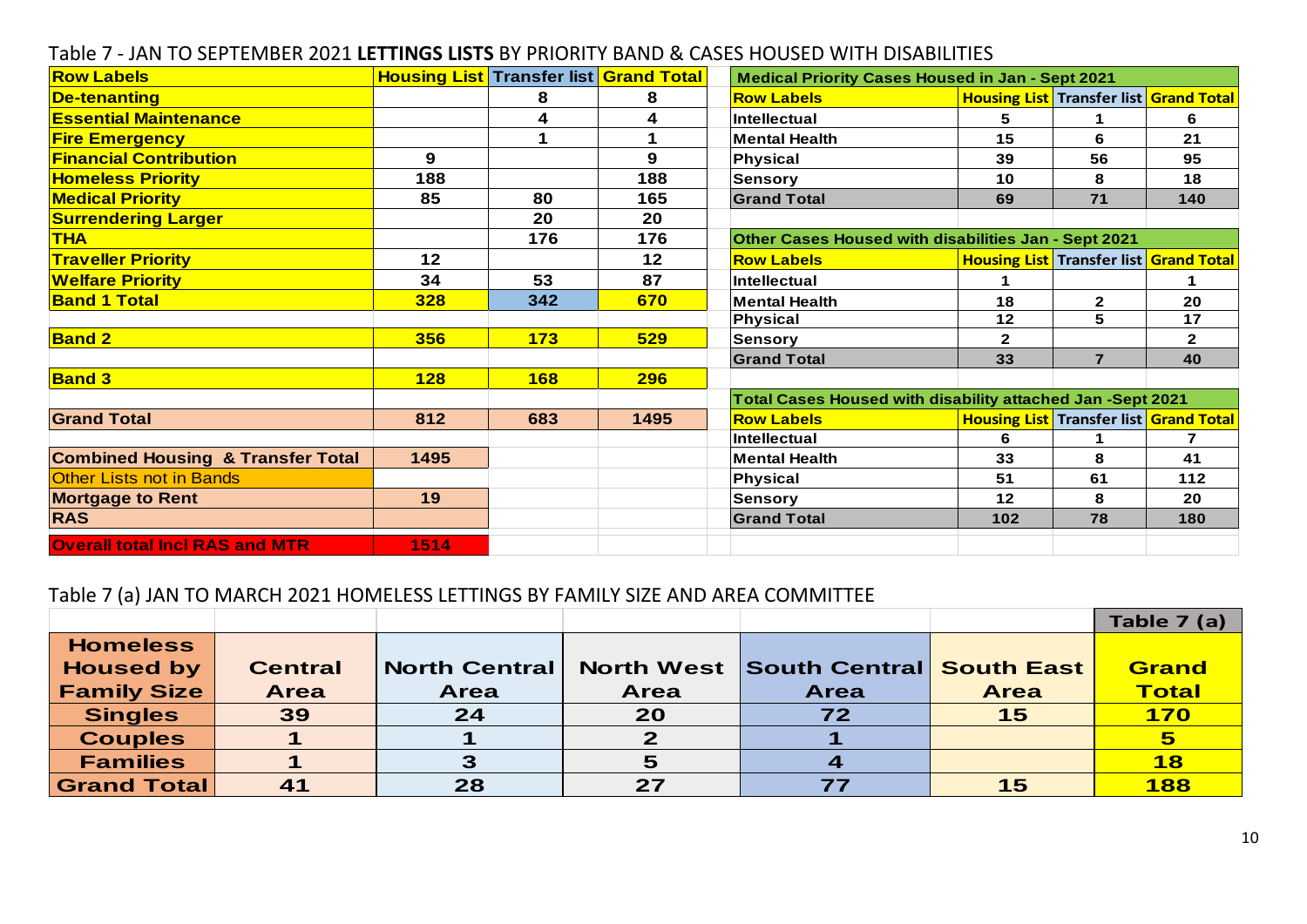#### Tables 8 (a)(b) - JAN TO SEPTEMBER 2021 **DCC, LEASING AND VOLUNTARY LETTINGS LIST**

| <b>DCC UNITS</b>                               |                         |                         |                         |                         |                |                         | <b>HOUSING LIST LETTINGS JAN - SEP 2021</b> |                         |                      |                         | Table 8 (a)             |
|------------------------------------------------|-------------------------|-------------------------|-------------------------|-------------------------|----------------|-------------------------|---------------------------------------------|-------------------------|----------------------|-------------------------|-------------------------|
| <b>Category Of Award</b>                       | <b>Area B</b>           | <b>Area D</b>           | <b>Area</b> E           | <b>Area H</b>           | Area J         | <b>Area K</b>           | <b>AreaL</b>                                | Area M                  | <b>Area N</b>        | <b>Area P</b>           | <b>Grand Total</b>      |
| <b>Financial Contribution</b>                  |                         | 1                       |                         |                         |                |                         |                                             |                         |                      |                         | 2                       |
| <b>Homeless Priority</b>                       | 8                       | 5                       | 12                      | 6                       | 10             | 16                      | 10                                          | 3                       | 6                    | $\overline{2}$          | 78                      |
| <b>Medical Priority</b>                        | 4                       | 4                       | 3                       | $\mathbf{1}$            | 4              | 4                       | 8                                           | $\overline{2}$          | $\overline{2}$       | 1                       | 33                      |
| <b>Traveller Priority</b>                      |                         | 4                       |                         |                         |                | $\mathbf{1}$            |                                             |                         |                      |                         | 5                       |
| <b>Welfare Priority</b>                        | $\overline{2}$          | $\mathbf 1$             |                         | $\mathbf 1$             | 4              | 3                       | $\mathbf{1}$                                | 1                       |                      | 1                       | 14                      |
| <b>Band 1 Total</b>                            | 14                      | 15                      | 16                      | $\bf{8}$                | 18             | 24                      | 19                                          | $6 \overline{6}$        | $\bf{8}$             | $\overline{\mathbf{4}}$ | 132                     |
| <b>Band 2</b>                                  | 20                      | 16                      | 17                      | 13                      | 16             | 11                      | 41                                          | 9                       | 9                    | $\overline{\mathbf{3}}$ | <b>155</b>              |
| <b>Band 3</b>                                  | 28                      | $\bf{8}$                | 11                      | 3                       | 9              | $\overline{2}$          | 13                                          | 5                       | $\overline{4}$       | 1                       | 84                      |
| <b>Housing list DCC Units Total</b>            | 62                      | 39                      | 44                      | 24                      | 43             | 37                      | 73                                          | 20                      | 21                   | $\overline{\mathbf{8}}$ | 371                     |
| <b>SOCIAL LEASE UNITS</b>                      |                         |                         |                         |                         |                |                         |                                             |                         |                      |                         | <b>Social Leasing</b>   |
| <b>Category Of Award</b>                       | <b>Area B</b>           | <b>Area D</b>           | <b>Area</b> E           | <b>Area H</b>           | Area J         | <b>Area K</b>           | Area L                                      | <b>Area</b> M           | <b>Area N</b>        | <b>Area P</b>           | <b>Grand Total</b>      |
| <b>Homeless Priority</b>                       | 3                       | 1                       |                         | 6                       | 7              | 1                       | 13                                          |                         |                      | 5                       | 37                      |
| <b>Medical Priority</b>                        | 3                       | $\mathbf{1}$            | $\overline{2}$          |                         | $\mathbf 1$    | $\overline{2}$          | 3                                           |                         |                      | 4                       | 16                      |
| <b>Traveller Priority</b>                      |                         | $\mathbf{1}$            |                         |                         | $\mathbf{1}$   |                         |                                             |                         |                      |                         | $\overline{2}$          |
| <b>Welfare Priority</b>                        | $\overline{2}$          |                         |                         | $\mathbf{1}$            |                |                         | 3                                           |                         |                      | $\mathbf 1$             | $\overline{7}$          |
| <b>Band 1 Total</b>                            | 8                       | $\overline{\mathbf{3}}$ | $\overline{\mathbf{3}}$ | $\overline{\mathbf{z}}$ | 9              | $\overline{\mathbf{3}}$ | 19                                          |                         |                      | 10                      | 62                      |
| <b>Band 2</b>                                  | 9                       | 5 <sup>5</sup>          | $\overline{\mathbf{4}}$ | 6                       | 10             | $\mathbf{1}$            | $\overline{\mathbf{4}}$                     |                         |                      | 11                      | 50                      |
| <b>Band 3</b>                                  |                         |                         | $\blacktriangleleft$    |                         | $\blacksquare$ |                         |                                             |                         |                      | $\overline{2}$          | $\overline{\mathbf{4}}$ |
| <b>Housing list Social Leasing Units Total</b> | 17                      | $\overline{\mathbf{8}}$ | $\bf{8}$                | 13                      | 20             | $\overline{4}$          | 23                                          |                         |                      | 23                      | <b>116</b>              |
| <b>VOLUNTARY UNITS</b>                         |                         |                         |                         |                         |                |                         |                                             |                         |                      |                         | <b>Voluntary</b>        |
| <b>Category Of Award</b>                       | <b>Area B</b>           | <b>AreaD</b>            | <b>Area</b> E           | <b>Area H</b>           | <b>Area J</b>  | <b>Area</b> K           | <b>AreaL</b>                                | <b>Area M</b>           | <b>Area N</b>        | <b>Area P</b>           | <b>Grand Total</b>      |
| <b>Financial Contribution</b>                  |                         |                         |                         |                         |                | $\overline{7}$          |                                             |                         |                      |                         | 7                       |
| <b>Homeless Priority</b>                       | 14                      | $\overline{2}$          | 9                       | 15                      | 3              | $\mathbf{1}$            | 19                                          |                         | 3                    | $\overline{7}$          | 73                      |
| <b>Medical Priority</b>                        | 11                      | $\overline{2}$          | $\mathbf 9$             | 6                       | $\overline{2}$ | $\mathbf{2}$            |                                             | $\overline{2}$          |                      | $\overline{2}$          | 36                      |
| <b>Traveller Priority</b>                      | $\mathbf 1$             |                         | 4                       |                         |                |                         |                                             |                         |                      |                         | 5                       |
| <b>Welfare Priority</b>                        | 4                       |                         | 5                       | 1                       | 1              | $\overline{a}$          |                                             |                         |                      |                         | 13                      |
| <b>Band 1 Total</b>                            | 30                      | $\overline{4}$          | <b>27</b>               | <u>22</u>               | 6.             | <u>12</u>               | <u> 19 </u>                                 | <u>2</u>                | 3                    | 9                       | <u> 134</u>             |
| <b>Band 2</b>                                  | 47                      | 2 <sup>1</sup>          | 43                      | 20                      | 9 <sup>°</sup> | $\overline{2}$          | 17                                          | $\overline{2}$          | 3 <sup>1</sup>       | 6                       | <b>151</b>              |
| <b>Band 3</b>                                  | $\overline{\mathbf{7}}$ |                         | 19                      | $\overline{7}$          | $\mathbf{1}$   | $\overline{2}$          | 3 <sup>5</sup>                              |                         | $\blacktriangleleft$ |                         | 40                      |
| <b>Housing List Voluntary Units Total</b>      | 84                      | 6                       | 89                      | 49                      | 16             | 16                      | 39                                          | $\overline{\mathbf{4}}$ | $\overline{7}$       | 15                      | 325                     |
| <b>Housing list Total</b>                      | <b>163</b>              | 53                      | 141                     | 86                      | 79             | 57                      | <b>135</b>                                  | 24                      | 28                   | 46                      | 812                     |

**\*RAS, MORTGAGE TO RENT OR HAP tenancy figures not included in the above tables**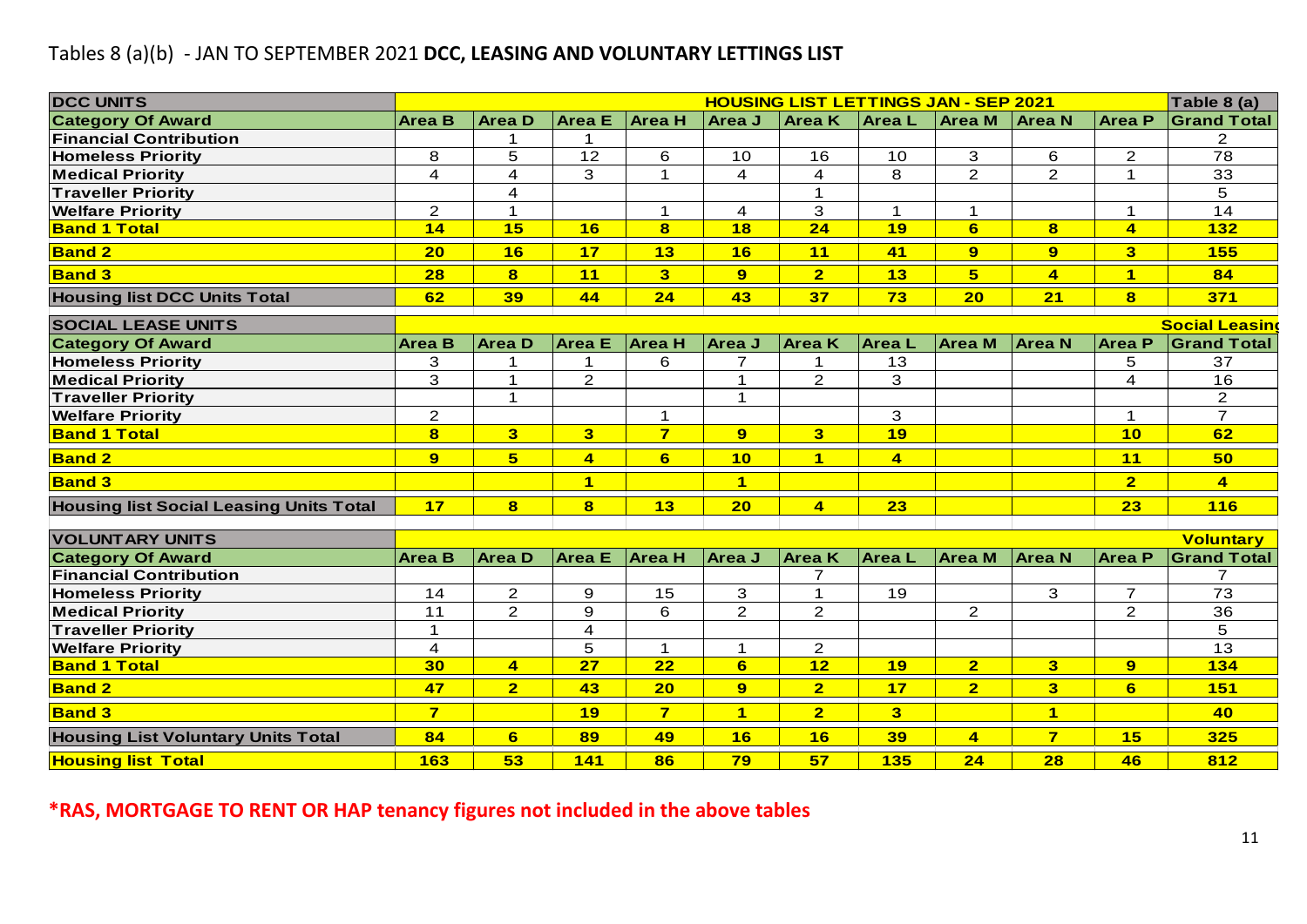| <b>DCC UNITS</b>                                    |                   |                         |                     |                         |                      |                                           |                |                         | <b>TRANSFER LIST LETTINGS JAN - SEPTEMBER 2021</b> |                | Table 8 (b)        |
|-----------------------------------------------------|-------------------|-------------------------|---------------------|-------------------------|----------------------|-------------------------------------------|----------------|-------------------------|----------------------------------------------------|----------------|--------------------|
| <b>Category Of Award</b>                            | Area B            | <b>Area</b> D           | Area E Area H       |                         | <b>Area J</b>        | <b>Area K</b>                             | <b>AreaL</b>   | <b>Area</b> M           | <b>Area N</b>                                      | <b>Area P</b>  | <b>Grand Total</b> |
| De-tenanting                                        | $\overline{2}$    |                         | 1                   |                         |                      | $\mathbf{2}$                              | $\overline{2}$ |                         |                                                    |                | $\overline{7}$     |
| <b>Essential Maintenance</b>                        |                   |                         |                     |                         |                      |                                           |                | $\mathbf 1$             |                                                    |                | $\mathbf{1}$       |
| <b>Fire Emergency</b>                               |                   |                         |                     |                         |                      |                                           |                |                         |                                                    | $\mathbf 1$    | $\mathbf 1$        |
| <b>Medical Priority</b>                             | 9                 | $\overline{4}$          | 3                   | 5                       | 5                    | 3                                         | $\overline{7}$ | 5                       |                                                    | 5              | 46                 |
| <b>Surrendering Larger</b>                          | 2                 | $\overline{7}$          | 3                   | $\mathbf{1}$            |                      |                                           |                |                         | $\overline{2}$                                     |                | 15                 |
| <b>THA</b><br><b>Welfare Priority</b>               | 12                | 3                       | 4<br>4              | 4<br>1                  | $\overline{2}$       | $\mathbf 1$                               | 9<br>9         | $\mathbf 1$             | 3                                                  | $\overline{2}$ | 41<br>27           |
| <b>Band 1 Total</b>                                 | 6<br>31           | 14                      | 15                  | 11                      | $\mathbf{2}$<br>9    | 3<br>$9^{\circ}$                          | 27             | $\mathbf{2}$<br>9       | 5                                                  | 8              | 138                |
|                                                     |                   |                         |                     |                         |                      |                                           |                |                         |                                                    |                |                    |
| <b>Band 2</b>                                       | 11                | 6                       | 18                  | 3                       | 5                    | 6                                         | 21             | 10                      | $\overline{2}$                                     | 5              | 87                 |
| <b>Band 3</b>                                       | 14                | $\overline{7}$          | 25                  | 8                       | $9^{\circ}$          | 8                                         | 41             | $\overline{2}$          | 3                                                  | 5              | 122                |
| <b>Transfer List DCC Units Total</b>                | 56                | 27                      | 58                  | 22                      | 23                   | 23                                        | 89             | 21                      | 10                                                 | 18             | 347                |
| <b>SOCIAL LEASING UNITS</b>                         |                   |                         |                     |                         |                      |                                           |                |                         |                                                    |                | Leasing            |
| <b>Category Of Award</b>                            | <b>Area B</b>     | lArea D                 | <b>Area</b> E       | Area H                  | <b>Area J</b>        | <b>Area K</b>                             | Area L         | <b>Area M</b>           | <b>Area N</b>                                      | Area P         | <b>Grand Total</b> |
| <b>De Tenanting</b>                                 |                   |                         |                     | 1                       |                      |                                           |                |                         |                                                    |                |                    |
| <b>Essential Maintenance</b>                        |                   |                         |                     |                         |                      |                                           | $\mathbf 1$    |                         |                                                    |                | 1                  |
| <b>Medical Priority</b>                             |                   | $\mathbf 1$             | 1                   | $\mathbf{1}$            | $\overline{2}$       | 1                                         |                |                         |                                                    | 2              | 8                  |
| <b>Surrendering Larger</b>                          |                   |                         |                     |                         |                      | $\blacktriangleleft$                      |                |                         |                                                    | $\mathbf{1}$   | $\mathbf{2}$       |
| <b>THA</b>                                          | $\overline{2}$    | $\overline{2}$          | 3                   | $\overline{2}$          | 5                    |                                           | $\overline{7}$ |                         |                                                    | 4              | 25                 |
| <b>Welfare Priority</b><br><b>Band 1 Total</b>      | 3<br>5            | $\mathbf{2}$<br>5       | $\overline{2}$<br>6 | $\overline{\mathbf{4}}$ | $\overline{2}$<br>9  | $\overline{2}$<br>$\overline{\mathbf{A}}$ | 8              |                         |                                                    | 5<br>12        | 16<br>53           |
|                                                     |                   |                         |                     |                         |                      |                                           |                |                         |                                                    |                |                    |
| <b>Band 2</b>                                       | 5                 | $\overline{2}$          | $\overline{2}$      | $\overline{2}$          | $\overline{4}$       | $\overline{2}$                            | 1              |                         |                                                    | 11             | 29                 |
| <b>Band 3</b>                                       | $\mathbf{1}$      |                         | 3                   | $\blacktriangleleft$    | $\blacktriangleleft$ | $\blacktriangleleft$                      |                |                         | $\mathbf{1}$                                       | 8              | 16                 |
| <b>Transfer list Social Leasing Total</b>           | 11                | $\overline{7}$          | 11                  | $\overline{7}$          | 14                   | $\overline{7}$                            | 9              |                         | $\blacktriangleleft$                               | 31             | 98                 |
| <b>VOLUNTARY UNITS</b>                              |                   |                         |                     |                         |                      |                                           |                |                         |                                                    |                | <b>Voluntary</b>   |
| <b>Category Of Award</b>                            | <b>Area B</b>     | <b>AreaD</b>            | <b>Area</b> E       | <b>Area H</b>           | Area J               | <b>Area</b> K                             | <b>AreaL</b>   | <b>Area</b> M           | <b>Area N</b>                                      | <b>Area P</b>  | <b>Grand Total</b> |
| <b>Essential Maintenance</b>                        |                   |                         | 1                   |                         |                      | 1                                         |                |                         |                                                    |                | 2                  |
| <b>Medical Priority</b>                             | 6                 | $\overline{2}$          | 6                   | 5                       | $\overline{2}$       | $\mathbf{2}$                              | $\mathbf{1}$   | 1                       |                                                    | $\mathbf 1$    | 26                 |
| <b>Surrendering Larger</b>                          |                   |                         | $\mathbf{1}$        |                         |                      | $\mathbf{1}$                              | $\mathbf{1}$   |                         |                                                    |                | 3                  |
| <b>THA</b>                                          | $12 \overline{ }$ |                         | 80                  | $\overline{7}$          | $\mathbf{1}$         | 3                                         | 5              | $\mathbf{1}$            | $\mathbf{1}$                                       |                | 110                |
| <b>Welfare Priority</b><br><b>Band 1 Total</b>      | 5<br>23           | $\overline{2}$          | 3<br>91             | $\mathbf{1}$<br>13      | 3                    | $\mathbf{1}$<br>8                         | $\overline{7}$ | $\overline{2}$          | $\mathbf{1}$                                       | $\mathbf{1}$   | 10<br>151          |
|                                                     |                   |                         |                     |                         |                      |                                           |                |                         |                                                    |                |                    |
| <b>Band 2</b>                                       | $12$              | $\blacktriangleleft$    | 27                  | $\overline{\mathbf{4}}$ | $\overline{2}$       | 4                                         | 3              | $\mathbf{2}$            |                                                    | $\mathbf{2}$   | 57                 |
| <b>Band 3</b>                                       | 8                 | $\mathbf{1}$            | 9 <sup>°</sup>      | 5                       |                      | 1                                         | 4              |                         | $\overline{2}$                                     |                | 30                 |
|                                                     | 43                | $\overline{\mathbf{4}}$ | 127                 | 22                      | 5 <sup>5</sup>       | $13$                                      | $14$           | $\overline{\mathbf{4}}$ | $\overline{\mathbf{3}}$                            | 3              | 238                |
| <b>Transfer List Voluntary Total</b>                |                   |                         | 196                 | 51                      | 42                   | 43                                        | 112            | 25                      | $14$                                               | 52             | 683                |
| <b>Transfer List Total</b>                          | 110               | 38                      |                     |                         |                      |                                           |                |                         |                                                    |                |                    |
| <b>Combined Housing &amp; Transfer</b>              | <b>Area B</b>     | <b>Area</b> D           | <b>Area</b> E       | <b>Area H</b>           | Area J               | <b>Area</b> K                             | <b>Area</b> L  | <b>Area</b> M           | <b>Area N</b>                                      | <b>Area P</b>  | <b>Grand Total</b> |
| <b>Housing list Total</b>                           | 163               | 53                      | 141                 | 86                      | 79                   | 57                                        | <b>135</b>     | 24                      | 28                                                 | 46             | 812                |
| <b>Transfer List Total</b><br><b>Combined Total</b> | 110<br>273        | 38<br>91                | 196<br>337          | 51<br>137               | 42<br>121            | 43<br>100                                 | 112<br>247     | 25<br>49                | $14$<br>42                                         | 52<br>98       | 683<br>1495        |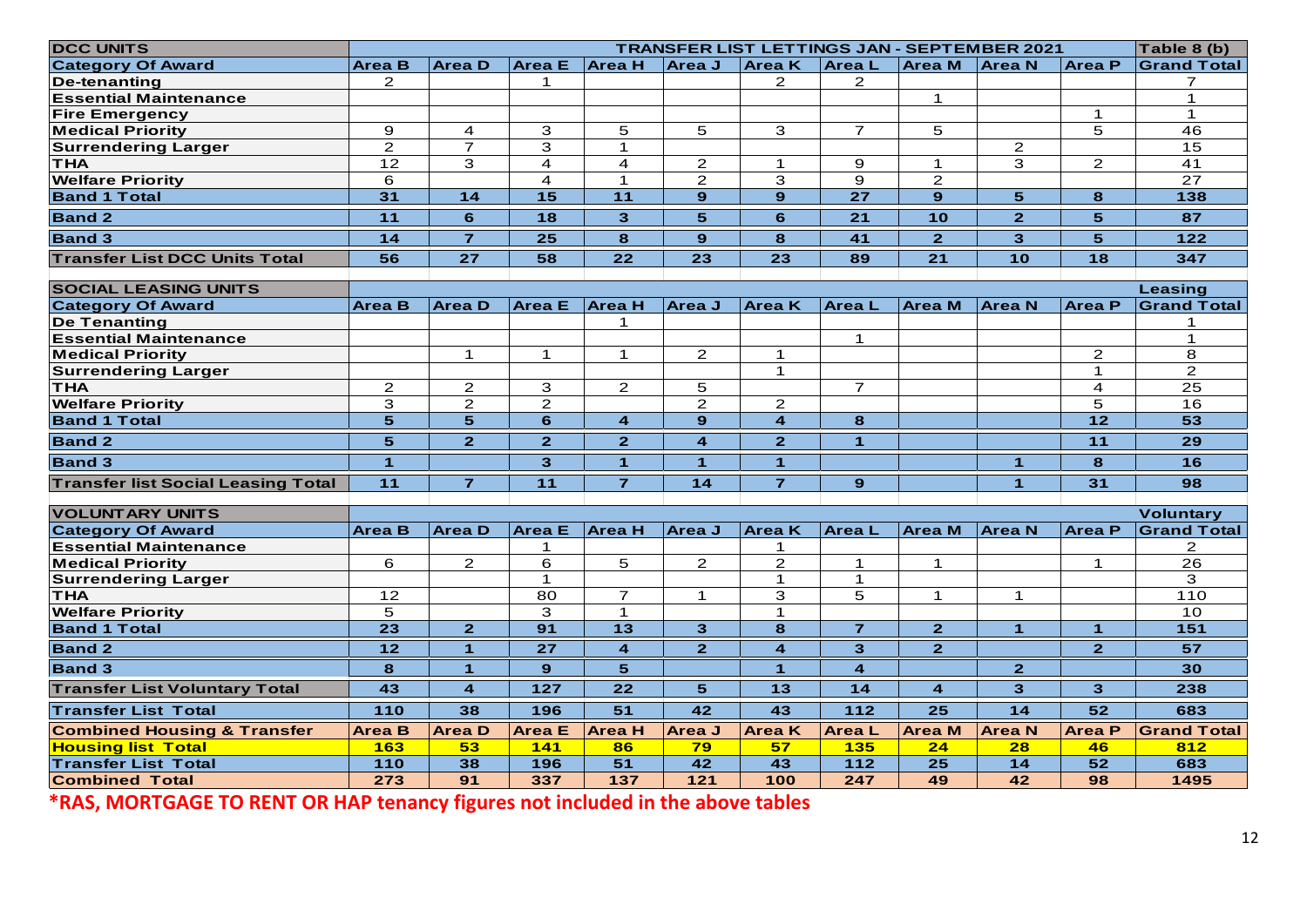### Tables 9 (a)(b)(c) - JAN TO SEPTEMBER 2021 **LETTINGS LIST** FIGURES BY DWELLING SIZE AND AREA HOUSED

|                                                                                                          | Housing List Lettings Jan- Sept 2021 by Dwelling Size and Area Housed  |               |                |                |                |               |                |                |                |                | Table 9 (a)        |
|----------------------------------------------------------------------------------------------------------|------------------------------------------------------------------------|---------------|----------------|----------------|----------------|---------------|----------------|----------------|----------------|----------------|--------------------|
| <b>Dwelling Size</b>                                                                                     | <b>Area B</b>                                                          | <b>Area D</b> | <b>Area E</b>  | <b>Area H</b>  | <b>Area J</b>  | <b>Area K</b> | <b>Area L</b>  | <b>Area M</b>  | <b>Area N</b>  | <b>Area P</b>  | <b>Grand Total</b> |
| <b>Bedsit</b>                                                                                            | 30                                                                     | $\mathbf{1}$  | 11             | 8              | $\overline{4}$ | 18            | $\overline{4}$ | 9              | $\overline{7}$ | 3              | 95                 |
| 1 Bed                                                                                                    | 38                                                                     | 19            | 39             | 52             | 31             | 16            | 75             | $\overline{7}$ | 12             | 21             | 310                |
| $2$ Bed                                                                                                  | 62                                                                     | 13            | 66             | 22             | 29             | 18            | 44             | $\overline{7}$ | 9              | 21             | 291                |
| $3$ Bed                                                                                                  | 28                                                                     | 19            | 25             | 3              | 14             | 5             | 11             | 1              |                | 1              | 107                |
| 4 Bed                                                                                                    | 5                                                                      | $\mathbf 1$   |                | $\mathbf 1$    | 1              |               | 1              |                |                |                | 9                  |
| <b>Grand Total</b>                                                                                       | 163                                                                    | 53            | 141            | 86             | 79             | 57            | <b>135</b>     | 24             | 28             | 46             | 812                |
|                                                                                                          |                                                                        |               |                |                |                |               |                |                |                |                |                    |
|                                                                                                          | Transfer List Lettings Jan- Sept 2021 by Dwelling Size and Area Housed |               |                |                |                |               |                |                |                | Table 9 (b)    |                    |
| <b>Dwelling Size</b>                                                                                     | <b>Area B</b>                                                          | Area D        | <b>Area E</b>  | <b>Area H</b>  | Area J         | <b>Area</b> K | <b>Area</b> L  | <b>Area M</b>  | <b>Area N</b>  | <b>Area P</b>  | <b>Grand Total</b> |
| <b>Bedsit</b>                                                                                            | 4                                                                      |               | $\overline{7}$ | 1              | 1              | 3             |                | $\overline{2}$ | $\overline{2}$ | 1              | 21                 |
| 1 Bed                                                                                                    | 25                                                                     | 17            | 46             | 35             | 9              | 12            | 45             | 12             | $\overline{9}$ | 25             | 235                |
| 2 Bed                                                                                                    | 37                                                                     | 16            | 102            | 10             | 21             | 15            | 41             | 9              | 3              | 20             | 274                |
| 3 Bed                                                                                                    | 35                                                                     | 5             | 41             | $\overline{4}$ | 11             | 13            | 25             | $\mathbf{1}$   |                | 6              | 141                |
| 4 Bed                                                                                                    | 8                                                                      |               |                | $\mathbf{1}$   |                |               | 1              | $\mathbf{1}$   |                |                | 11                 |
| 5 Bed                                                                                                    | $\mathbf 1$                                                            |               |                |                |                |               |                |                |                |                | $\mathbf 1$        |
| <b>Grand Total</b>                                                                                       | 110                                                                    | 38            | 196            | 51             | 42             | 43            | $112$          | 25             | 14             | 52             | 683                |
| Combined Housing & Transfer List Lettings Jan- Sept 2021 by Dwelling Size and Area Housed<br>Table 9 (c) |                                                                        |               |                |                |                |               |                |                |                |                |                    |
| <b>Dwelling Size</b>                                                                                     | <b>Area B</b>                                                          | <b>Area D</b> | <b>Area E</b>  | <b>Area H</b>  | Area J         | <b>Area K</b> | <b>Area L</b>  | <b>Area M</b>  | <b>Area N</b>  | <b>Area P</b>  | <b>Grand Total</b> |
| <b>Bedsit</b>                                                                                            | 34                                                                     | 1             | 18             | 9              | 5              | 21            | $\overline{4}$ | 11             | 9              | 4              | 116                |
| 1 Bed                                                                                                    | 63                                                                     | 36            | 85             | 87             | 40             | 28            | 120            | 19             | 21             | 46             | 545                |
| 2 Bed                                                                                                    | 99                                                                     | 29            | 168            | 32             | 50             | 33            | 85             | 16             | 12             | 41             | 565                |
| 3 Bed                                                                                                    | 63                                                                     | 24            | 66             | $\overline{7}$ | 25             | 18            | 36             | $\overline{2}$ |                | $\overline{7}$ | 248                |
| 4 Bed                                                                                                    | 13                                                                     | $\mathbf{1}$  |                | $\overline{2}$ | $\mathbf{1}$   |               | $\overline{2}$ | $\mathbf{1}$   |                |                | 20                 |
| 5 Bed                                                                                                    | $\mathbf 1$                                                            |               |                |                |                |               |                |                |                |                | 1                  |
|                                                                                                          | 273                                                                    | 91            | 337            | 137            | 121            | 100           | 247            | 49             | 42             | 98             | 1495               |

**\* RAS, Mortgage to Rent or HAP tenancy figures not included in the above tables**